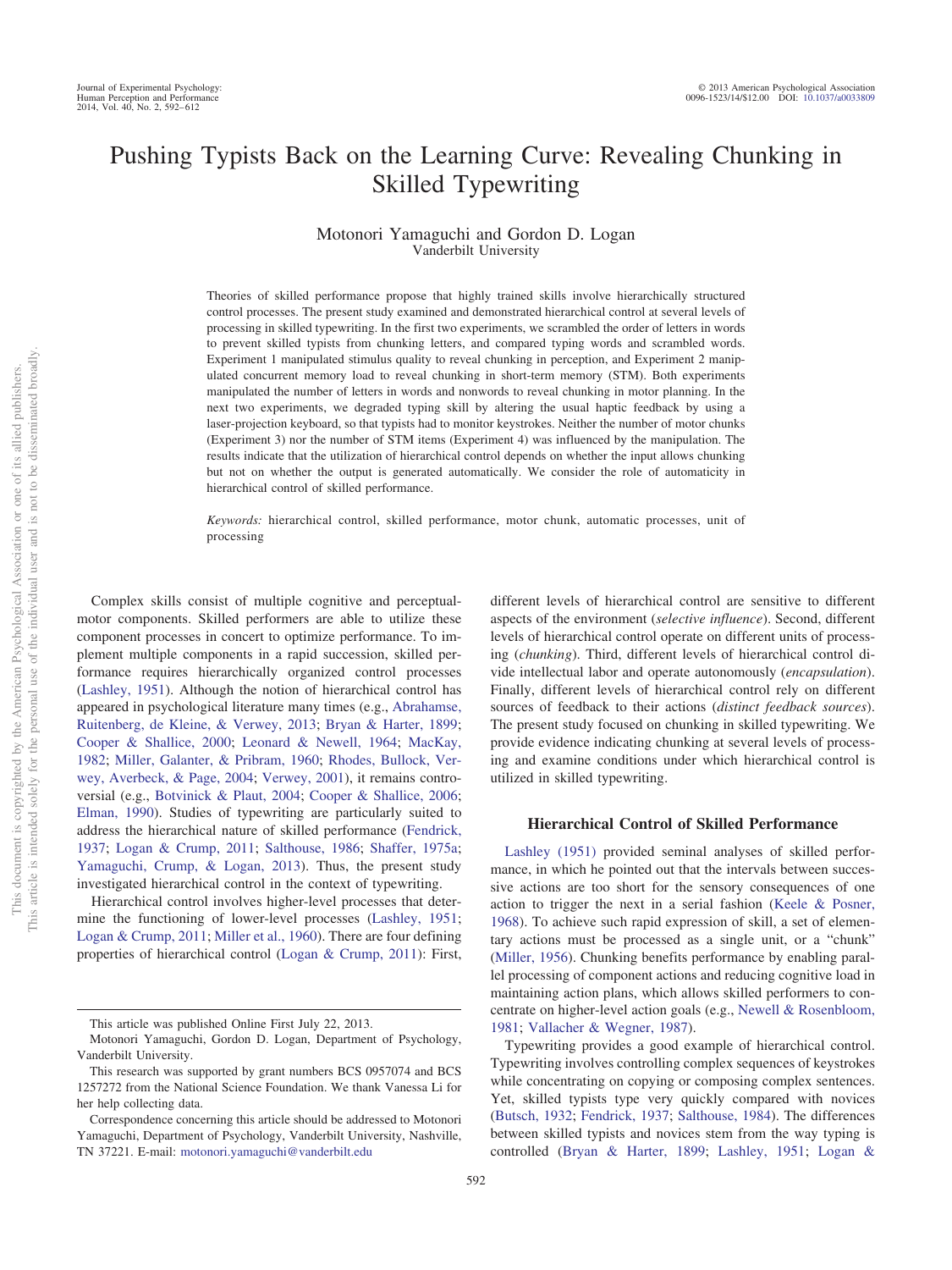[Crump, 2011\)](#page-16-6). Novice typists control typing with a "hunt-and-peck" method, reading each letter, finding the corresponding key on the keyboard, moving a finger to the key, and pressing it. Hunt-and-peck typing imposes serial processing of letters and keystrokes. By contrast, skilled typists control typing with a "touch-typing" method, reading a word, activating its constituent keystrokes in parallel, and executing them serially but temporally overlapping (e.g., [Rumelhart](#page-17-7) [& Norman, 1982\)](#page-17-7). In contrast to hunt-and-peck typing, touch-typing requires letters or keystrokes to be processed in parallel. This parallel processing depends on hierarchical control, in which several letters and keystrokes are processed as a single unit, or a chunk [\(Lashley,](#page-16-0) [1951;](#page-16-0) [Logan & Crump, 2011\)](#page-16-6).

[Logan and Crump \(2011\)](#page-16-6) distinguished between two levels of hierarchical control in skilled typing, implemented as an *outer loop* and an *inner loop* (see [Figure 1a](#page-1-0)). The *outer loop* is a higher-level control process that comprehends language, decomposes sentences into individual words, and submits the words to the inner loop one at a time. The *inner loop* is a lower-level control process that receives words from the outer loop, activates their keystrokes in

parallel, and executes them in the correct order. The unit of processing in the outer loop is a single word, and the unit of processing in the inner loop is a single letter or keystroke (see [Figure 1b\)](#page-1-0). The two loops rely on different sources of feedback [\(Logan & Crump, 2010\)](#page-16-10). The outer loop monitors visual feedback from the display, detecting errors in the words typed on the display; the inner loop monitors haptic feedback from the keys (e.g., the feel of the edges and depressions in the keys, and the resistance of the keys when they are pressed) and tracks finger positions on the keyboard (e.g., aligning the fingers with the keyboard and directing the fingers to the keys). This separation of feedback sources allows the two loops to operate autonomously. This *two-loop theory of skilled typewriting* is supported by several previous studies [\(Crump & Logan, 2010a,](#page-16-11) [2010b,](#page-16-12) [2010c;](#page-16-13) [Liu,](#page-16-14) [Crump, & Logan, 2010;](#page-16-14) [Logan, 2003;](#page-16-15) [Logan & Crump, 2009,](#page-16-16) [2010;](#page-16-10) [Logan, Miller, & Strayer, 2011;](#page-16-17) [Snyder & Logan, in press\)](#page-17-8), and it provides a framework for interpreting typing performance in terms of the underlying control processes [\(Yamaguchi et al., 2013;](#page-17-4) [Yamaguchi, Logan, & Li, in press\)](#page-17-9).



<span id="page-1-0"></span>*Figure 1.* The two-loop theory of skilled typewriting: (a) schematic illustrations of control loops, and (b) processing units in the outer loop and the inner loop.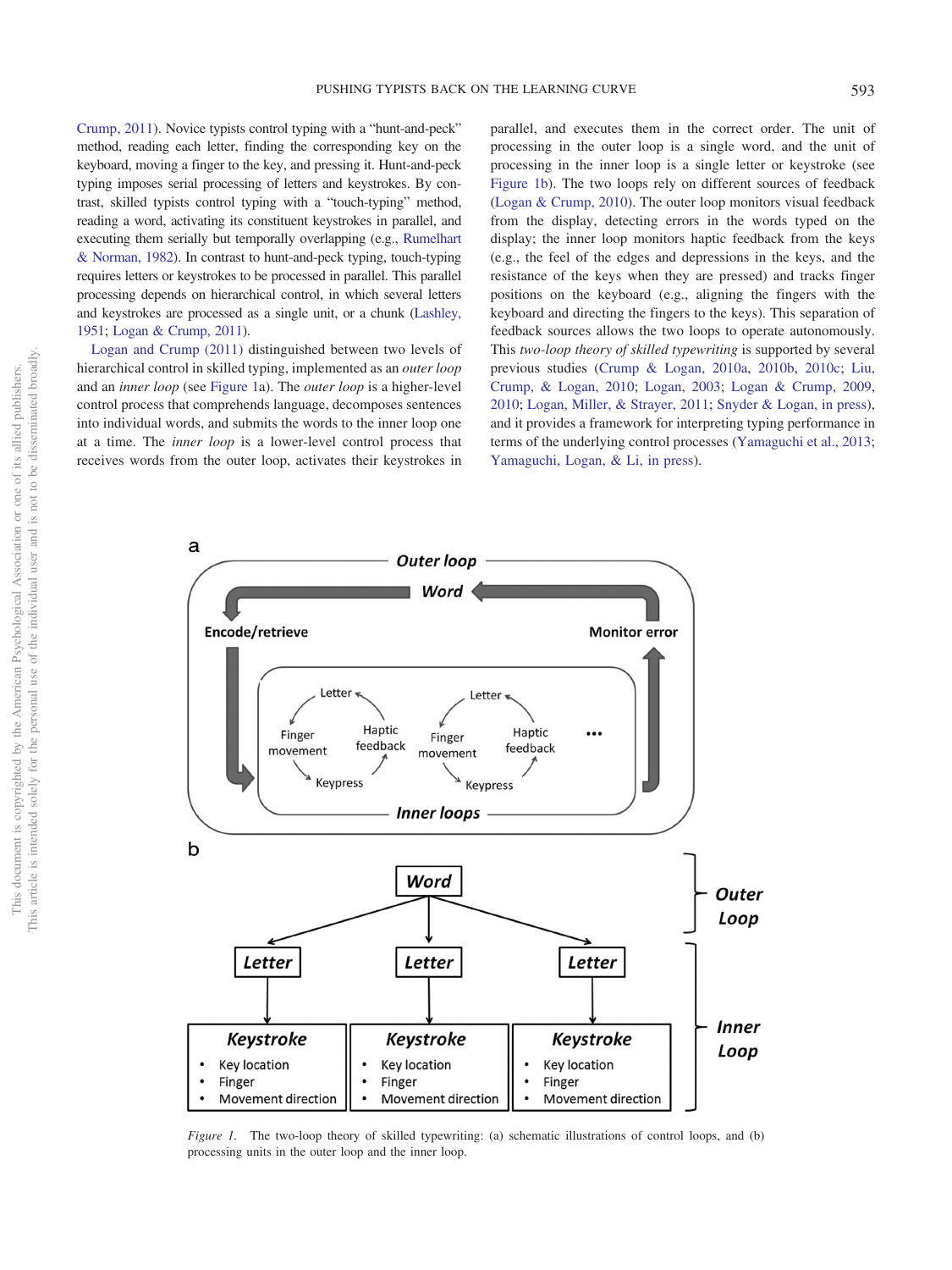### **Pushing Typists Back on the Learning Curve**

Hierarchical control is acquired through training [\(Bryan & Har](#page-15-1)[ter, 1899;](#page-15-1) [Fitts & Posner, 1967;](#page-16-18) [Leonard & Newman, 1964;](#page-16-1) [MacKay, 1982;](#page-16-2) [Pew, 1974;](#page-17-10) [Rhodes et al., 2004;](#page-17-0) [Verwey, 1996;](#page-17-11) [Verwey, 1999\)](#page-17-12). Thus, one strategy for studying hierarchical control in skilled typing is to compare novice and skilled typists. Fortunately, skilled typing is pervasive in modern society, but unfortunately, most people learn to type when they are children [\(Logan & Crump, 2011\)](#page-16-6). Thus, comparisons between novice and skilled typists would be confounded by large differences in cognitive and neurological development that would be hard to disentangle. We adopted a different strategy: We manipulated the materials typists typed and the keyboard they typed on to disable the associations that support skilled typing. Our manipulations were intended to push skilled typists back on the learning curve<sup>1</sup>, so that they can no longer utilize their skill. This allows us to examine skilled and unskilled typing in the same typists, avoiding the confounds involved in comparing true novices with skilled adults.

We suggest that typing skill relies on three kinds of association (see [Figure 1b\)](#page-1-0), and typists can be pushed back on the learning curve by disabling each kind of association. Typing relies on (a) associations between words and letters, which allow concurrent processing of letters [\(Crump & Logan, 2010b;](#page-16-12) [Logan et al., 2011\)](#page-16-17); (b) associations between letters and keys, which support implicit knowledge about key locations [\(Liu et al., 2010;](#page-16-14) [Logan, 2003\)](#page-16-15), and (c) associations between keys and finger movements, which enable the inner loop to direct the fingers to the corresponding keys [\(Crump & Logan, 2010a\)](#page-16-11). The experiments we report in this article degraded typing skill by disabling two of these associations (word–letter and key–finger associations) and asked what levels of chunking were altered by doing so.

Associations between words and letters can be disabled by scrambling the order of letters in words [\(Fendrick, 1937;](#page-16-5) [Shaffer,](#page-17-13) [1973;](#page-17-13) [Shaffer & Hardwick, 1968;](#page-17-14) [Thomas & Jones, 1970;](#page-17-15) [West &](#page-17-16) [Sabban, 1982\)](#page-17-16). Scrambling letter order prevents chunking of letters into larger units. This pushes skilled typists back on the learning curve by requiring serial processing of individual letters, as in the hunt-and-peck typing style of novice typists. Scrambling letter order may affect several levels of processing in skilled typing. It affects perceptual chunking: familiar words are encoded as single, unitized entities rather than collections of distinct letters (e.g., [McClelland & Johnston, 1977;](#page-16-19) [McClelland & Rumelhart,](#page-16-20) [1981;](#page-16-20) [Reicher, 1969\)](#page-17-17). Scrambling letter order may affect chunking in short-term memory (STM); familiar words are retained as single objects rather than sets of separate objects (e.g., [Miller, 1956;](#page-16-8) [Murdock, 1961\)](#page-16-21). Scrambling letter order may affect chunking in motor planning; familiar words activate their constituent keystrokes in parallel rather than in series [\(Crump & Logan, 2010b;](#page-16-12) [Logan, 2003;](#page-16-15) [Logan et al., 2011\)](#page-16-17). Scrambling letter order may affect chunking in execution of keystrokes; familiar words allow production of familiar sequences of keystrokes that are produced as a group (e.g., [Gentner, Larochelle, & Grudin, 1988;](#page-16-22) [Sakai,](#page-17-18) [Kitaguchi, & Hikosaka, 2003;](#page-17-18) [Verwey, 1996\)](#page-17-11). We examined chunking at these levels of typing by having skilled typists type words and scrambled words (nonwords).

Associations between keys and finger movements can be disabled by altering the haptic feedback from the keyboard that supports finger movements [\(Crump & Logan, 2010c;](#page-16-13) [Gordon &](#page-16-23) [Soechting, 1995\)](#page-16-23). We altered haptic feedback with a laser keyboard that projected an image of the QWERTY layout on a flat surface and registered keystrokes when typists touched the surface. The laser keyboard removes the feel of the keys and the resistance of the keys as typists type, making it harder for them to align their fingers and navigate on the keyboard. The laser keyboard slows skilled typing substantially [\(Crump & Logan, 2010a,](#page-16-11) [2010b\)](#page-16-12). We assume that altering haptic feedback disables associations between keys and finger movements, and this pushes skilled typists back on the learning curve, requiring them to pay attention to individual keystrokes like hunt-and-peck typists. Altering haptic feedback may affect chunking in motor planning because it focuses attention on individual keystrokes and distracts it from familiar sequences. Altering haptic feedback may also affect chunking in STM if it forces the outer loop to monitor individual keystrokes instead of familiar chunks. We examine these possibilities by using the laser keyboard [\(Crump & Logan, 2010a,](#page-16-11) [2010c\)](#page-16-13).

#### **The Present Study**

The present study focused on hierarchical control of skilled typewriting. The main purpose was to examine an essential characteristic of hierarchical control (chunking) at three levels of processing (perception, STM, and motor planning) by pushing skilled typists back on the learning curve. We used a discrete typing task to separate outer-loop processing from inner-loop processing [\(Logan & Crump, 2011\)](#page-16-6). The discrete typing task requires typists to type one letter string (word or nonword) on each trial as quickly as they can. It provides two separate latency measures that allow us to distinguish hierarchical from nonhierarchical control (see [Figure 2\)](#page-3-0): the interval between the onset of the string and the first keystroke (response time or reaction time [RT]) and the interval between successive keystrokes (interkeystroke interval or IKSI). If typing is controlled hierarchically, then RT reflects the time for outer loop and inner loop processing and IKSI reflects the time for inner loop processing. If typing is controlled nonhierarchically, then both RT and IKSI reflect the time for outer loop and inner loop processing.

In the first two experiments, we examined chunking at three levels of processing; perception, memory, and motor planning. Both experiments involved typing words and nonwords that varied in length. In Experiment 1, we focused on chunking in perception. We manipulated stimulus quality by adding noise (superimposing white lines on letter strings printed in black; see [Figure 3\)](#page-3-1), and observed the effect on RT and IKSI. In Experiment 2, we focused on chunking in STM. Skilled typists typed words and nonwords that varied in length (*string length*) while performing a concurrent memory load task, and we observed the effects on memory per-

<sup>&</sup>lt;sup>1</sup> [Schmidt and Lee \(2005\)](#page-17-19) defined motor learning as a process of acquiring the capability for producing skilled actions that occurs as a direct result of training, which produces relatively permanent changes in that capacity (see [Magill, 2007;](#page-16-24) [Salmoni, Schmidt, & Walter, 1984\)](#page-17-20). According to their view, a typical "learning curve," a plot of performance level as a function of trials, may not be a pure measure of learning because it also involves transient changes in performance such as fatigue and motivational factors. In the present usage of the term "learning curve," we assume that typists have acquired relatively permanent changes in the capacity for performing typing through prior experiences, and we intend to investigate the control processes underlying such changes by manipulating factors that would degrade the acquired skill.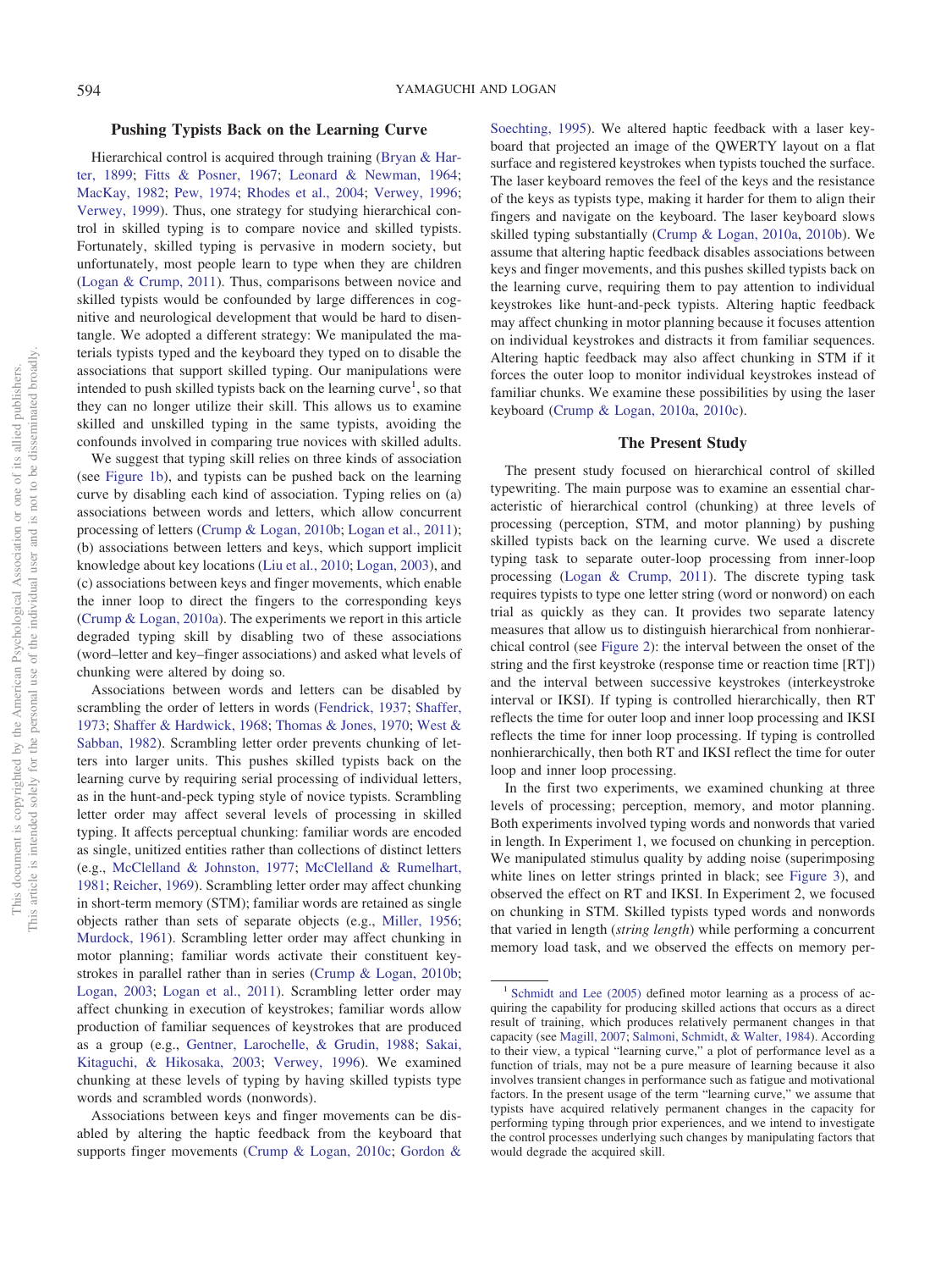

<span id="page-3-0"></span>*Figure 2.* Hierarchical and nonhierarchical control of typing performance.

formance. In both Experiments 1 and 2, we examined chunking in motor planning. RT increases with the number of motor programs, or *motor chunks*, that need to be retrieved and loaded into a motor buffer (e.g., [Henry & Rogers, 1960;](#page-16-25) [Klapp et al., 1979\)](#page-16-26).

Experiments 3 and 4 investigated the effect of altering haptic feedback on hierarchical control in motor planning and STM. In Experiment 3, typists typed words and nonwords with a regular keyboard or a laser keyboard. We examined the number of motor chunks in typing with the two types of keyboard by looking at the string length effect on RT when typing words and nonwords. In Experiment 4, we used the concurrent memory load procedure of Experiment 2, requiring typists to type words with the regular and laser keyboards while retaining a concurrent memory load.

### **Experiment 1**

Experiment 1 manipulated associations between words and letters by having typists type words and nonwords in order to investigate chunking in perception and motor planning. To examine chunking in perception, typists typed words and nonwords with and without a noise mask overlaid on the stimuli (see [Figure 3\)](#page-3-1). Noise affects stimulus encoding [\(Sternberg, 1969\)](#page-17-21), and so should increase the latency of the outer loop but not the latency of the inner loop. Thus, when typing words, which allow chunking of letters, noise should increase RT, but not IKSI. When typing nonwords, which do not allow chunking of letters, noise should increase both RT and IKSI.

To examine chunking in motor planning, we varied the number of letters (string length) in words and nonwords to manipulate the number of motor chunks. RT increases with the number of motor chunks [\(Henry & Rogers, 1960;](#page-16-25) [Klapp et al., 1979;](#page-16-26) [Rhodes et al.,](#page-17-0) [2004;](#page-17-0) [Sternberg, Monsell, Knoll, & Wright, 1978;](#page-17-22) [van Mier & Hul](#page-17-23)[stjin, 1993\)](#page-17-23), so we expected longer RT with more motor chunks. If



<span id="page-3-1"></span>*Figure 3.* Examples of masked stimuli used in Experiment 1.

words are typed as single chunks, there should be no string length effect in RT to words. If nonwords are typed as several motor chunks, then there should be a large string length effect in RT to nonwords [\(Sternberg et al., 1978\)](#page-17-22). RT also increases with the size of motor chunks [\(Klapp, 1995\)](#page-16-27), so it is possible that RT to words might increase with string length. However, this increase may be smaller than the increase in RT to nonwords.

### **Method**

**Subjects.** Twenty-four undergraduate students at Vanderbilt University participated in the experiment. They received experimental credits toward their psychology courses for participation. All typists had English as their first language, and were touch-typists who were capable of typing with the conventional finger placements on the QWERTY keyboard. Typing rate was assessed at the beginning of each session with a typing test from [Logan and Zbrodoff \(1998\)](#page-16-28) that involved copy typing a short paragraph. Mean typing rate was 82.80 words per minute ( $WPM$ ;  $SE = 3.05$ ). The mean accuracy was 94.18% ( $SE = 0.60$ ). The typists reported having 4.64 months ( $SE =$ 0.73) of formal training in typing on average and 10.33 years of typing experience ( $SE = 0.29$ ). They also reported spending 4.33 hours  $(SE = 0.42)$  per day in front of computer.

**Apparatus and stimuli.** The apparatus consisted of a 19-in. color VGA monitor and a personal computer. Stimuli were words and nonwords, presented in 24 point Courier New font, printed in black against a white background. The words were obtained from the MRC Psycholinguistic Database [\(Coltheart, 1981;](#page-15-6) [http://www](http://www.psych.rl.ac.uk/) [.psych.rl.ac.uk/\)](http://www.psych.rl.ac.uk/), consisting of 200 samples of 3-, 4-, or 5-letter words each. Mean word frequency per million was roughly equivalent across the three string lengths;  $140.72$  (*SE* = 24.25),  $148.08$ (24.25), and 111.58 (18.80) for 3-, 4-, and 5-letter words, respectively,  $F(2, 297) < 1$ ,  $MSE = 114.52$ . The nonword stimuli were constructed by scrambling the order of letters in the word stimuli randomly; when this procedure resulted in another word or a familiar acronym, one of the letters was arbitrarily chosen and replaced with another letter whose key was located adjacent to the key for the original letter (e.g., the letter "d" could be replaced by "s" or "f"; see [Appendix](#page-18-0) for complete lists of words and nonwords used in the present experiment). The noise mask consisted of a string of seven "/" symbols arrayed horizontally to cover the entire word or nonword. The mask was printed in white (see [Figure 3\)](#page-3-1).

**Procedure.** The experiment was conducted individually for each typist in a cubicle under normal fluorescent lighting. Typists sat in front of the computer monitor at an unrestricted viewing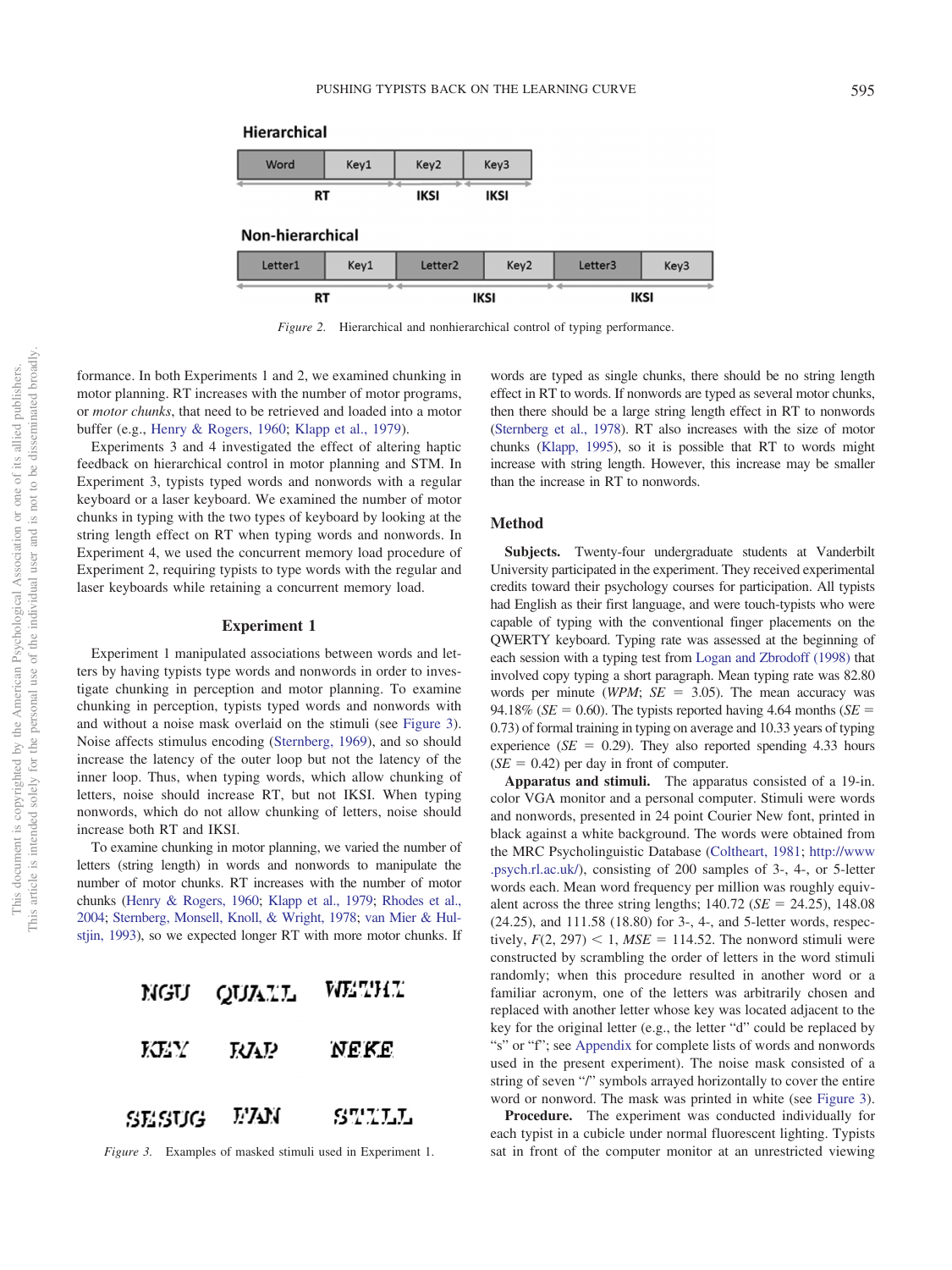distance of 55 cm and read on-screen instructions. Each typist performed two blocks of 12 practice trials, the first of which presented words and nonwords without the noise mask (*no noise* condition) and the second of which presented word and nonwords with the noise mask *(noise* condition). After these practice blocks, typists performed six blocks of 90 test trials, in which words and nonwords appeared equally frequently in a random order. The noise condition and the no noise condition were administered in separate blocks. The two conditions appeared in an alternating order. Half the typists performed the no noise block first, and the other half performed the noise block first. An experimental session took less than an hour.

Each trial started with a fixation cross at the center of screen, which lasted for 750 ms. The cross was replaced by a word or nonword that consisted of three, four, or five letters, appearing in upper case. They appeared in the upper portion of the screen (6.5 cm above the screen center). Typists were instructed to type the material as quickly and as accurately as they could. Typed letters were echoed in lowercase 6.5 cm below the center of the screen immediately after each key was pressed because typists are used to seeing their keystrokes echoed in most interactions with computers. Skilled typists type at the same rate whether or not keystrokes are echoed [\(Diehl & Seibel, 1962;](#page-16-29) [Snyder, Logan & Yamaguchi,](#page-17-24) [2013\)](#page-17-24), but we decided to echo keystrokes to make the interaction with the experimental computer more familiar. When typing was completed or after 5,000 ms if typing was not complete, a feedback message appeared at the screen center. The message was "Correct" for correct trials, "Wrong!" for error trials, and "Too Slow" for trials where typists did not complete typing all the letters in the string. Trials were considered correct only if all letters were typed correctly. The feedback lasted for 500 ms. The fixation cross replaced the feedback message to signal the next trial.

### **Results**

Mean RT and IKSI for correct trials and percentage errors (PE) were computed for each typist and submitted to 2 (Stimulus Type; word vs. nonword)  $\times$  2 (Stimulus Quality; noise vs. no noise)  $\times$ 3 (String Length; 3, 4, 5 letters) ANOVAs. All variables were within-subject factors. The ANOVA results are summarized in [Table 1.](#page-4-0) RT, IKSI, and PE are plotted in [Figure 4.](#page-5-0) The differences we discuss below are significant in the relevant ANOVA unless noted otherwise. We present means across typists and the standard errors of those means.

**Chunking in perception.** Chunking in perception was assessed by examining the effect of stimulus noise on RT and IKSI for words and nonwords. We expected that noise would increase RT for words and nonwords, but increase only IKSI for nonwords. These predictions were confirmed, supporting chunking in perception.

RT was longer for nonwords ( $M = 774$  ms;  $SE = 21$ ) than for words ( $M = 636$ ;  $SE = 14$ ), and it increased with noise ( $Ms = 683$ ) vs. 727 ms for no noise and noise trials;  $SEs = 17$  and 18, respectively). The effect of noise tended to be larger for nonwords  $(M = 51 \text{ ms}; \, SE = 27)$  than for words  $(M = 37 \text{ ms}; \, SE = 24)$ , although the interaction did not reach significance. These results indicate that typing material and noise affected outer-loop processing, inner-loop processing, or both.

IKSI was longer for nonwords ( $M = 168$  ms;  $SE = 6$ ) than for words  $(M = 121 \text{ ms}; SE = 3)$ . IKSI also increased with noise, and the effect was larger for nonwords than for words; the interaction

<span id="page-4-0"></span>

| Table 1                                                                                      |
|----------------------------------------------------------------------------------------------|
| ANOVA Results for Response Times (RT), Interkeystroke Interval (IKSI), and Percentage Errors |
| $(PE)$ in Experiment 1                                                                       |

| Factor                   | df    | $\overline{F}$ | <b>MSE</b>  | $\boldsymbol{p}$ | $\eta_p^2$ |
|--------------------------|-------|----------------|-------------|------------------|------------|
|                          |       |                | <b>RT</b>   |                  |            |
| Stimulus Quality (SQ)    | 1, 23 | 129.07         | 1,071       | < 0.001          | .849       |
| Stimulus Type (ST)       | 1, 23 | 277.62         | 4,933       | < 0.001          | .923       |
| String Length (SL)       | 2, 46 | 66.14          | 881         | < 0.001          | .742       |
| $SO \times ST$           | 1, 23 | 4.17           | 857         | .053             | .153       |
| $SQ \times SL$           | 2, 46 | 1.26           | 886         | .293             | .052       |
| $ST \times SL$           | 2, 46 | 20.91          | 554         | < 0.001          | .476       |
| $SO \times ST \times SL$ | 2, 46 | 2.76           | 621         | .074             | .107       |
|                          |       |                | <b>IKSI</b> |                  |            |
| SQ                       | 1, 23 | 13.89          | 201         | .001             | .377       |
| <b>ST</b>                | 1, 23 | 188.28         | 836         | < 0.001          | .891       |
| <b>SL</b>                | 2, 46 | 45.26          | 186         | .001             | .663       |
| $SO \times ST$           | 1, 23 | 4.87           | 104         | .038             | .175       |
| $SO \times SL$           | 2, 46 | 3.37           | 76          | .043             | .128       |
| $ST \times SL$           | 2, 46 | 51.54          | 110         | < 0.001          | .691       |
| $SO \times ST \times SL$ | 2, 46 | 2.53           | 63          | .091             | .099       |
|                          |       |                | PE          |                  |            |
| SQ                       | 1, 23 | 9.72           | 11.98       | .005             | .297       |
| <b>ST</b>                | 1, 23 | 110.49         | 8.57        | < 0.001          | .828       |
| <b>SL</b>                | 2, 46 | 39.23          | 9.81        | < 0.001          | .630       |
| $SO \times ST$           | 1, 23 | 7.48           | 11.85       | .012             | .246       |
| $SO \times SL$           | 2, 46 | $<$ 1          | 15.56       | .925             | .003       |
| $ST \times SL$           | 2, 46 | $<$ 1          | 17.55       | .616             | .021       |
| $SO \times ST \times SL$ | 2, 46 | $<$ 1          | 15.40       | .662             | .018       |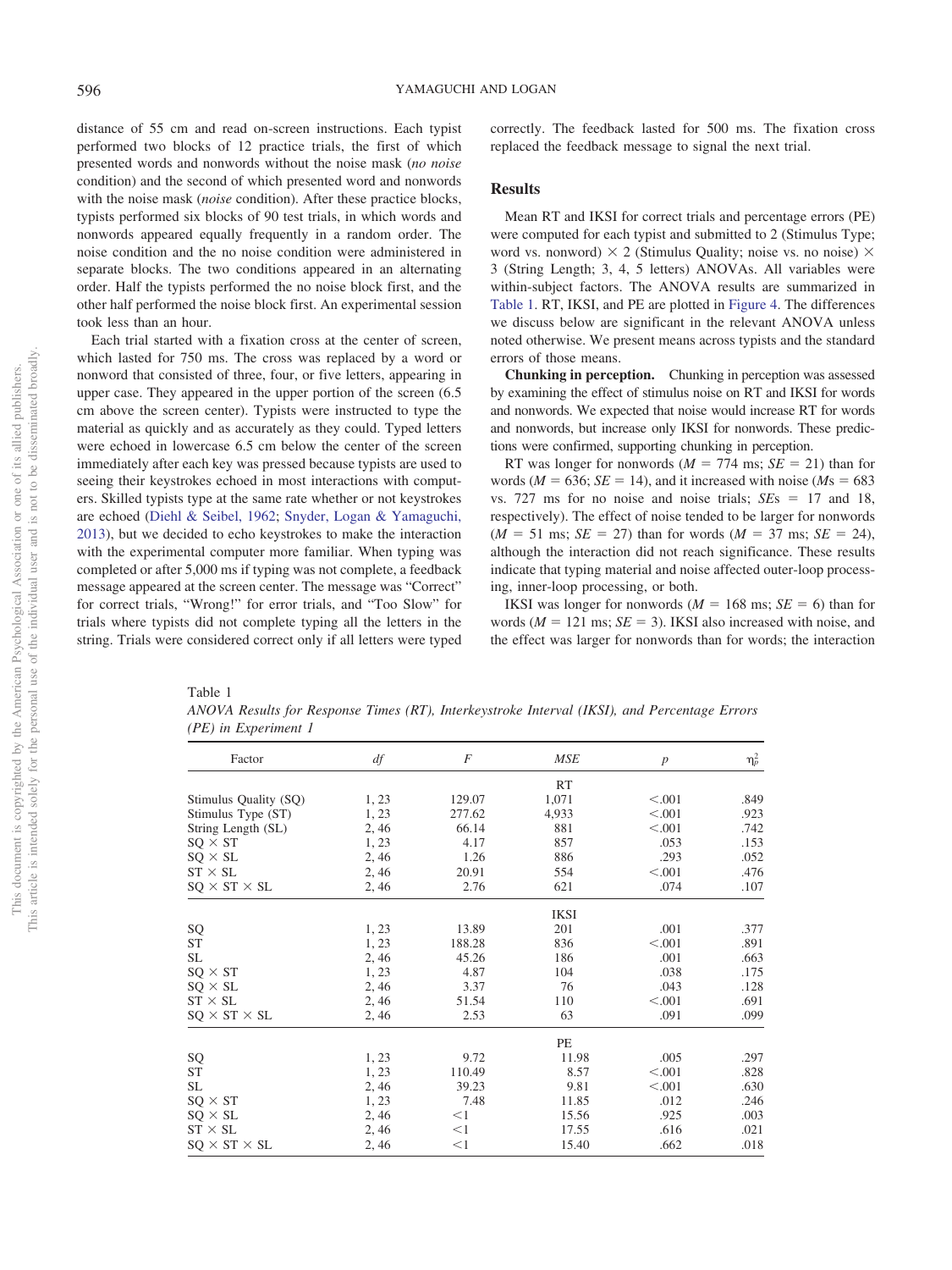

<span id="page-5-0"></span>*Figure 4.* Mean response times (RT), interkeystroke interval (IKSI), and percentage errors (PE) in Experiment 1 (error bars represent standard errors of the means).

was significant. The noise effect for nonwords ( $M = 9$  ms;  $SE =$ 2) was significant,  $F(1, 23) = 15.16$ ,  $MSE = 187$ ,  $p < .001$ ,  $\eta_p^2 =$ .397, but the effect for words ( $M = 4$  ms;  $SE = 2$ ) did not reach significance,  $F(1, 23) = 3.89$ ,  $MSE = 118$ ,  $p = .061$ ,  $\eta_p^2 = .145$ . The effect of noise on IKSI also increased with string length for nonwords but not for words (see [Figure 4\)](#page-5-0); the interaction between Stimulus Length and Stimulus Quality was only significant for nonwords,  $F(2, 46) = 4.03$ ,  $MSE = 95$ ,  $p = .024$ ,  $\eta_p^2 = .149$ , but not for words,  $F(2, 46) < 1$ ,  $MSE = 44$ ,  $p = .480$ ,  $\eta_p^2 = .031$ . The lack of the noise effect in IKSI for words suggests that noise affected the outer loop, and the presence of the noise effect in IKSI for nonwords implies that outer loop processing occurs in the middle of typing nonwords. Hence, the unit of encoding is larger for words than for nonwords, implying chunking in perception.

PE was larger for nonwords ( $M = 9.30\%$ ;  $SE = 0.44$ ) than for words ( $M = 5.67\%$ ;  $SE = 0.36$ ). PE increased with noise for nonwords ( $Ms = 8.11\%$  and 10.49% without noise and with noise, respectively;  $SEs = 0.46$  and 0.60) but not for words ( $Ms = 5.59\%$ and  $5.76\%$ ;  $SEs = 0.45$  and 0.45), which makes sense because encoding of words is supported from top-down process based on prior knowledge, but encoding of nonwords is not [\(McClelland &](#page-16-20) [Rumelhart, 1981\)](#page-16-20).

**Chunking in motor planning.** Chunking in motor planning was assessed by examining the effect of string length on RT. We expected that RT would increase with string length, but the increase would be larger for nonwords than for words. This prediction was confirmed, supporting chunking in motor planning.

RT increased with string length, and the string-length effect was larger for nonwords ( $M = 35$  ms/letter;  $SE = 4$ ) than for words  $(M = 15 \text{ ms/letter}; SE = 2)$ . The larger string length effect on RT for nonwords supports the idea that there are more motor chunks in nonwords than in words of equivalent length. IKSI increased with string length for nonwords ( $M = 17$  ms/letter;  $SE = 2$ ) but not for words  $(M = 1 \text{ ms/letter}; SE = 1)$ . These outcomes are consistent with the idea that keystrokes are activated in series for nonwords, but keystrokes are activated in parallel for words, implying chunking in motor planning. PE increased for longer strings (*M*s 5.49%, 7.48%, and 9.50% for 3, 4, and 5 letters;  $SEs = 0.38$ , 0.43, and 0.51), but the effect did not interact with other variables.

### **Discussion**

Experiment 1 demonstrated chunking in perception by having skilled typists type words and nonwords to disable associations between words and letters. When typing words, noise disrupted RT but not IKSI. Noise increases encoding time [\(Sternberg, 1969\)](#page-17-21), so the results indicate that RT includes encoding time, but IKSI does not, consistent with the idea that words are unitized perceptually [\(Reicher, 1969\)](#page-17-17) and encoded as a chunk. When typing nonwords, noise disrupted both RT and IKSI. Thus, both RT and IKSI include encoding time, consistent with the idea that nonwords are encoded as multiple chunks. The results with nonwords suggest that typists did not encode all letters before they initiated the first keystroke, and then implemented them in series. If they had, there would not have been any effect of noise on IKSI. Thus, the present results indicate that skilled typists encode letters separately when they cannot chunk typing materials.

Experiment 1 also demonstrated chunking in motor planning. RT increased with string length, and the effect was larger for nonwords than for words. The results imply that there were more motor chunks for nonwords than for words. The string length effect on RT was the same with and without noise, suggesting that motor chunks are distinct from perceptual chunks. Thus, the string length effect on RT cannot be attributed to increased encoding time for longer letter strings. Also, string length affected IKSI for nonwords but not for words, which is also consistent with the idea that nonwords require more motor chunks than words.

### **Experiment 2**

Experiment 2 disabled associations between words and letters to examine chunking in STM and its relation to chunking in motor planning. To examine chunking in STM, typists typed words and nonwords varying in length while performing a concurrent memory load task. Typists first memorized a letter string (word or nonword) and then a digit string. After the digit string extinguished, a go signal appeared, and typists typed the letters. Then they recalled the digits. STM capacity is limited [\(Cowan, 2001;](#page-16-30)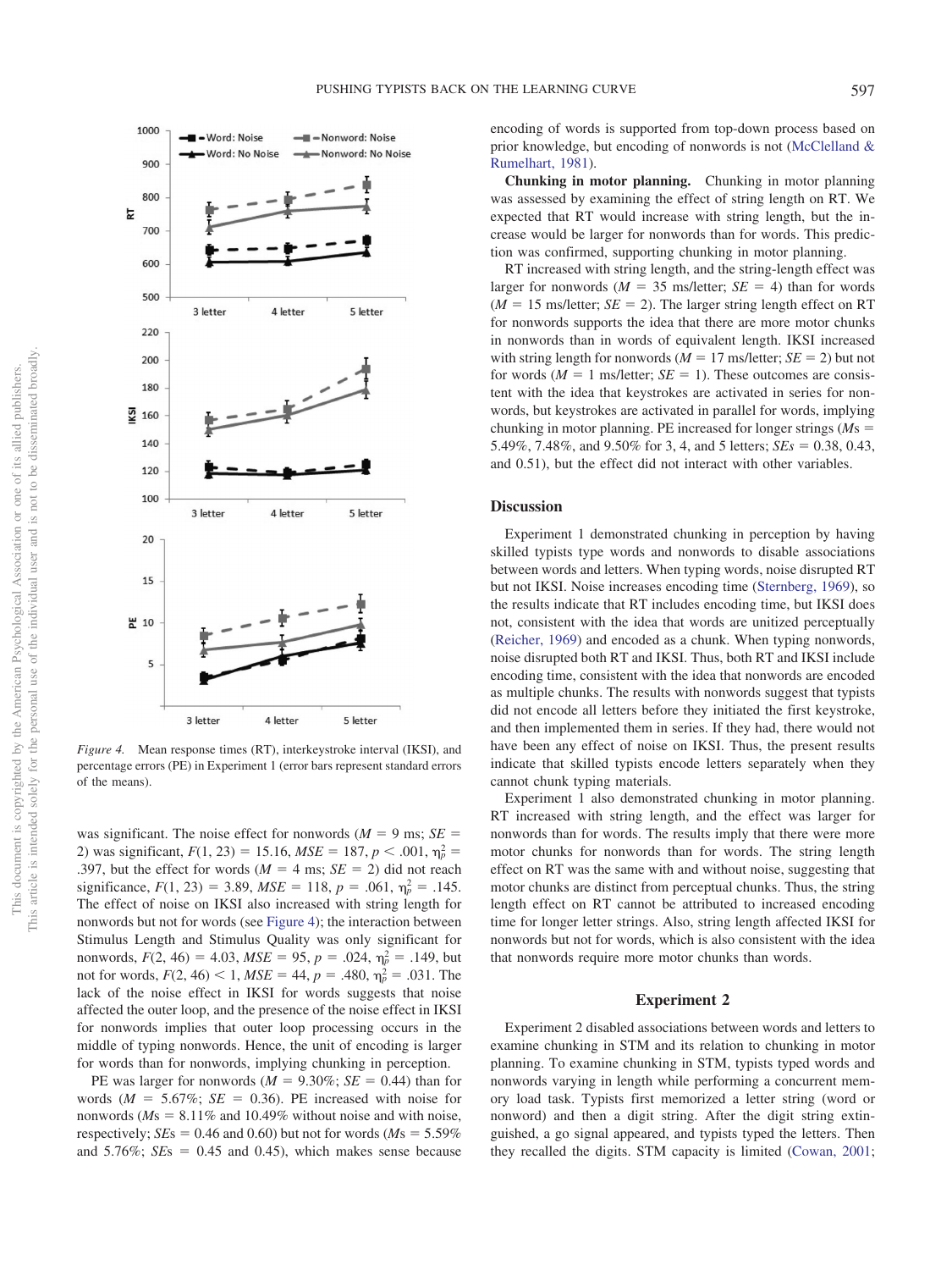[Miller, 1956\)](#page-16-8); therefore, the more chunks the typing task requires, the less capacity is available for retaining digits. We hypothesize that words are represented as single chunks regardless of their length, so there should be no string length effect on the accuracy of recalling digits when words are typed. We hypothesize that nonwords are represented as several chunks, so there should be a string length effect on the accuracy of recalling digits when nonwords are typed. Thus, the effect of string length on the accuracy of recalling digits can reveal chunking in the typing task.

We examined the relationship between chunking in STM and chunking in motor planning by evaluating the effect of concurrent memory load on typing performance (i.e., RT and IKSI). If both types of chunking are done in the outer loop, the string length effect should be larger with high memory load than with low memory load. If STM chunking is done in the outer loop and motor chunking is done in the inner loop, then the string length effect should be unaffected by memory load. The present experiment presented strings to be typed before the memory items, so the present procedure allowed typists sufficient time to encode words and nonwords before they started typing [\(Wright, Black, Immink, Brueckner, & Magnuson, 2004;](#page-17-25) [Yamaguchi et al., 2013\)](#page-17-4). This excludes possible contributions of encoding to the string length effect in RT, and allows stronger claims about motor chunks than Experiment 1.

### **Method**

Subjects. A new group of 24 undergraduate students at Vanderbilt University participated in the present experiment to fulfill experiment credits for their psychology courses. All reported having normal or corrected-to-normal visual acuity and normal color vision. They had English as their native language and were capable of touch typing. Their mean typing speed was 83.32 WPM ( $SE = 3.12$ ) and their mean accuracy was  $93.21\%$  (*SE* = 0.84). On average, they had 4.78 months of formal training in typing  $(SE = 0.64)$  and 11.25 years of typing experiences ( $SE = 0.55$ ). They reported spending 3.73 hours per day  $(SE = 0.36)$  in front of computer.

**Apparatus and stimuli.** The apparatus was identical with that used in Experiment 1. For the typing task, stimuli consisted of 3 and 5-letter words and nonwords that were used in Experiment 1. For the concurrent memory task, stimuli were strings of five digits that were randomly chosen on each trial. For the low-load condition, five digits were identical (e.g., "*22222*"), and for the highload condition, five digits were unique (e.g., "*94032*"). The digits were presented in 18 pt. Courier New font, arrayed horizontally at the center of screen.

**Procedure.** The experiment was conducted individually in a cubicle. Each typist performed two blocks of 12 practice trials, for which the two lengths of words and nonwords occurred equally frequently in a random order. The first block was the low-load condition, and the second block was the high-load condition. These practice trials were not included in the analysis. The next eight blocks were composed of 60 test trials. Half the blocks were for the low-load condition, and the other half were for the highload condition. The two conditions were administered in an alternating order, and the order was counterbalanced across typists.

On each trial, typists were presented with a word or nonword, which remained on the screen for 500 ms and was replaced by a 750-ms blank screen. Then, a string of five (identical or unique) digits appeared for 1,000 ms, which was followed by a 500-ms

blank screen. The message "GO!" occurred as a go signal to prompt typists to type the word or nonword as quickly and as accurately as they could. The go message was accompanied by a tone (800-Hz pitch, 500-ms duration) presented binaurally through headphones. The go signal occurred at the upper portion of the screen (6.5 cm above the screen center) and was erased after 500 ms. Typed letters were echoed at the lower portion of the screen (6.5 cm below the screen center) in lower case.

As 3,000 ms elapsed after the onset of the go signal, typists were prompted to enter the string of digits by the message "Enter the digits!" and typists used their right hand to enter digits on a number pad on the right side of the keyboard within a 5,000-ms time window. The entered digits were also echoed on the screen in the same manner as for the typing task. After the digit entry, feedback for the typing and memory tasks appeared at the upper and lower portions of the screen, respectively. For both tasks, the messages "Correct," "Error!," and "Too Slow," appeared for the correct, incorrect, and no responses, respectively. No response occurred when typists failed to complete typing or enter digits in the given time windows. For the typing task, a trial was considered correct only if all letters were typed correctly in the correct order. For the memory task, a trial was considered correct only if all digits were correctly entered in the correct order.

Each of the eight test blocks ended with the accuracy scores for the two tasks, which displayed the percentages of correct responses in that block separately for the two tasks. An experimental session lasted less than an hour.

### **Results**

Mean RT and IKSI for correct responses for the typing task, and percentage errors for typing (PE<sub>typing</sub>) were computed for each typist. Percentage error for recall (PE<sub>recall</sub>) was computed for trials in which a word or nonword was typed correctly. The results are summarized in [Figure 5.](#page-7-0) These dependent variables were submitted to 2 (Stimulus Type: word vs. nonword)  $\times$  2 (String Length: 3 letter vs. 5 letter)  $\times$ 2 (Memory Load: high vs. low) ANOVAs. As in Experiment 1, the differences described below are significant in the ANOVAs unless noted otherwise. The results are summarized in [Table 2.](#page-8-0)

**Chunking in STM.** Chunking in STM was assessed by examining the effect of string length in the typing materials on PE<sub>recall</sub>. We expected that PE<sub>recall</sub> would be larger for longer strings than for shorter strings, but this influence of string length would be more pronounced for nonwords than for words. The results confirmed this prediction, supporting chunking in STM.

 $PE_{\text{recall}}$  was larger for nonwords ( $M = 19.11\%$ ;  $SE = 1.64$ ) than for words ( $M = 7.58\%$ ;  $SE = 0.94$ ). It also depended on string length, and the string length effect was larger for nonwords (*M*s 10.79% vs. 27.43% for 3 and 5 letters; *SE*s 1.34 and 2.22) than for words ( $Ms = 5.97\%$  vs. 9.18% for 3 and 5 letters;  $SEs = 0.84$ and 1.20). These patterns were more pronounced for the high memory load condition than for the low memory load condition (see [Figure 5\)](#page-7-0). These results indicate that the units of STM representation are larger for typing words than for typing nonwords, implying chunking in STM.

**Dissociation between STM and motor chunks.** To assess whether chunking in STM was the same as chunking in motor planning, we examined whether the string length effect on RT (the index of motor chunking) would depend on memory load (the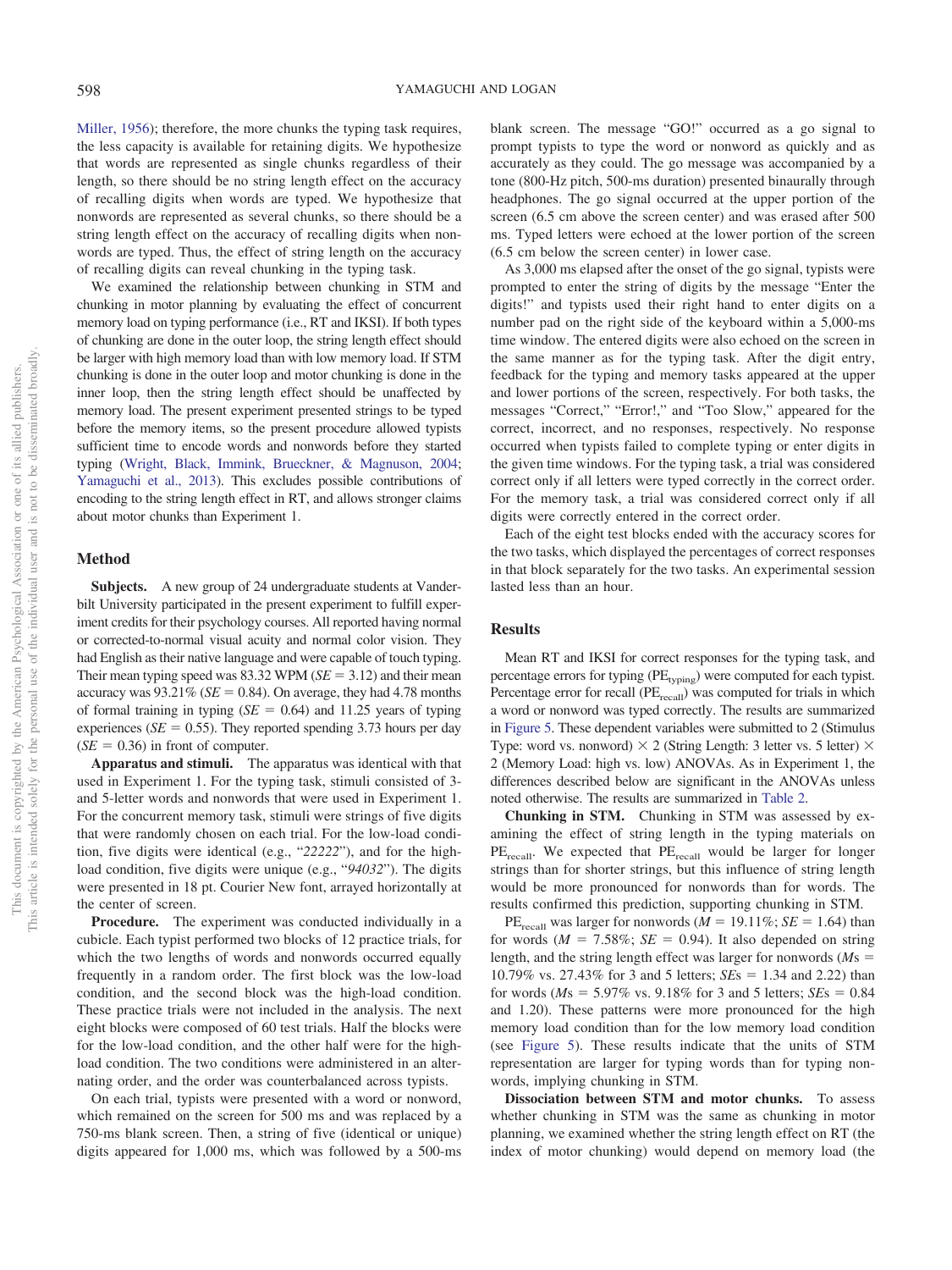

<span id="page-7-0"></span>*Figure 5.* Mean percentage errors in recall (PE<sub>recall</sub>), percentage errors in typing (PE<sub>typing</sub>), response times (RT), and interkeystroke interval (IKSI) in Experiment 2 (error bars represent standard errors of the means).

index of STM). We expected that the string length effect would be larger for the high memory load if chunking in STM is the same as chunking in motor planning, but the string length effect would be the same for high and low memory loads if chunking in STM is dissociable from chunking in motor planning. The results supported the dissociation between chunking in STM and chunking in motor planning.

For RT, there was a string length effect for typing nonwords  $(M = 13 \text{ ms/letter}; SE = 5.81)$  but not for typing words  $(M = -4$ ms/letter;  $SE = 4.62$ ), suggesting a greater number of motor chunks for nonwords than for words. These outcomes are consistent with Experiment 1. The string length effects were smaller here than in Experiment 1 because the preexposure of the strings allowed typists to partially complete motor planning before the go signal occurred (see [Klapp, 1995;](#page-16-27) [Wright et al., 2004;](#page-17-25) [Yamaguchi](#page-17-4) [et al., 2013\)](#page-17-4). A portion of the string length effect in Experiment 1 could have been due to longer encoding for longer strings, but preexposure of the strings excluded this possibility in the present experiment. Memory load increased RT, and the increase was larger for nonwords ( $Ms = 476$  ms vs. 629 ms for low and high loads;  $SE_s = 22$  and 22) than for words ( $Ms = 453$  ms vs. 553 ms for low and high loads;  $SEs = 31$  and 25). However, the string length effect did not differ statistically between low and high memory conditions for words ( $M$ s =  $-6$  ms/letter and  $-1$  ms/ letter for high and low memory loads, respectively) or for nonwords  $(Ms = 8 \text{ ms/letter}$  and 18 ms/letter), dissociating motor chunks from STM.

For IKSI, the string length effect was also larger for nonwords  $(M = 15 \text{ ms/letter}; SE = 2)$  than for words  $(M = 3 \text{ ms/letter}; SE = 1)$ 1). These results are consistent with Experiment 1. There was little effect of memory load on IKSI for words  $(Ms = 147 \text{ ms vs. } 149)$ ms;  $SEs = 7$  and 6) or nonwords ( $Ms = 181$  ms vs. 190 ms for low and high loads;  $SEs = 9$  and 8). The string length effect did not differ between low and high memory load conditions for words  $(Ms = 4 \text{ ms/letter}$  and 2 ms/letter for high and low memory loads, respectively) or for nonwords  $(Ms = 17 \text{ ms/letter and } 13 \text{ ms/}$ letter). The results imply dissociation between motor chunks from STM, which is consistent with previous studies that suggested a distinction between input and output buffers (e.g., [FitzGerald,](#page-16-31) [Tattersall, & Broadbent, 1988;](#page-16-31) [Tattersal & Broadbent, 1991\)](#page-17-26).

 $PE_{\text{typing}}$  depended on all of the three variables (see [Figure 5\)](#page-7-0): Most notably, high memory load increased  $PE_{\text{typing}}$  for nonwords  $(Ms = 7.13\%$  vs. 16.97% for low and high loads;  $SEs = 0.95$  and 1.71), but not for words ( $Ms = 4.19\%$  vs. 4.11% for low and high loads;  $SEs = 0.57$  and 0.49). Also, high memory load increased the string length effect for nonwords, but it did not affect the string length effect for words. Thus, STM load increased with string length for nonwords but not for words, again suggesting units of STM are larger for words than for nonwords.

### **Discussion**

Experiment 2 demonstrated that the units of STM representation are larger for words than for nonwords, implying chunking in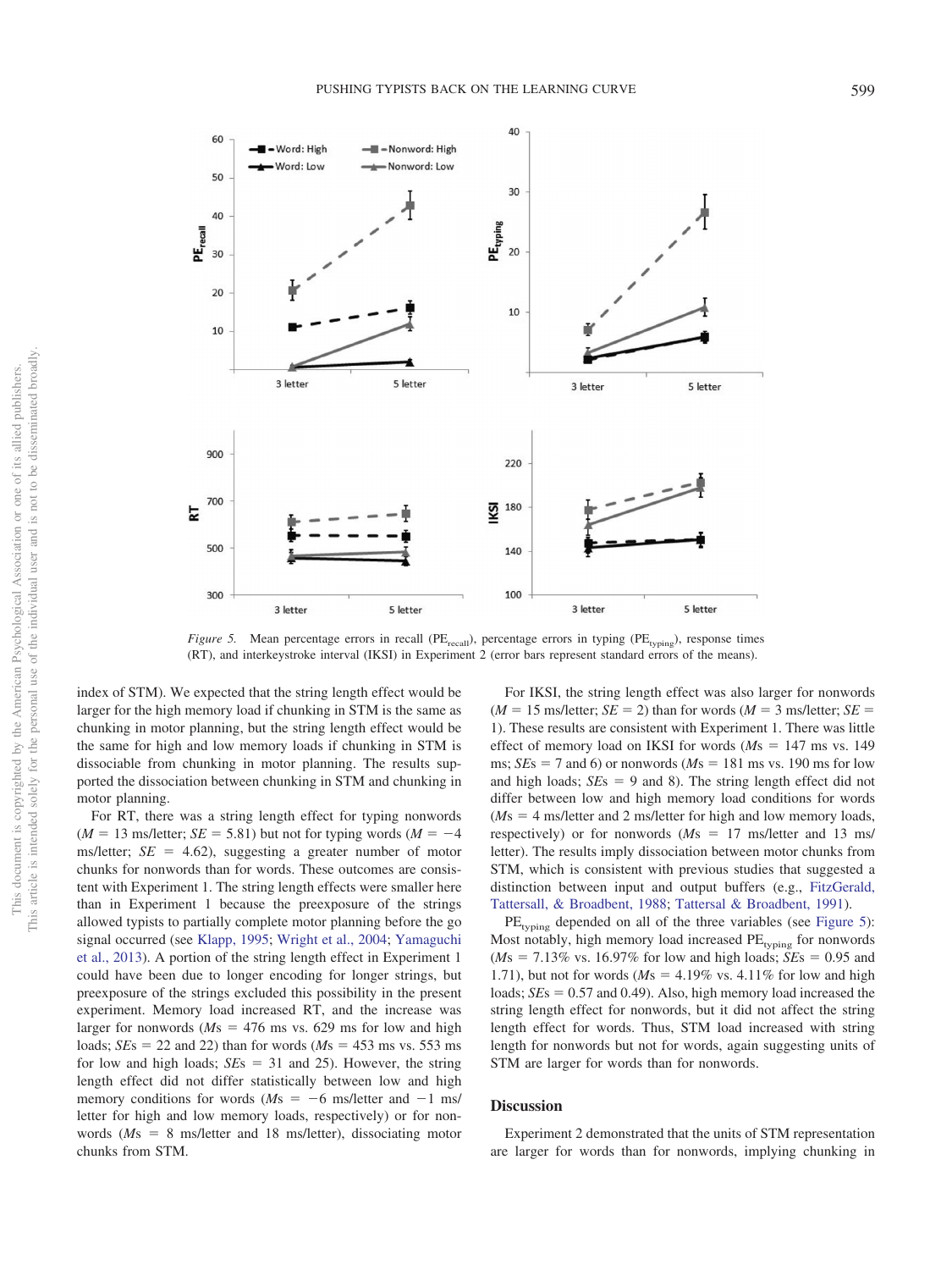<span id="page-8-0"></span>Table 2

| Factor                   | df    | F      | <b>MSE</b>               | p       | $\eta_p^2$ |
|--------------------------|-------|--------|--------------------------|---------|------------|
|                          |       |        | $PE_{\text{recall}}$     |         |            |
| Stimulus Type (ST)       | 1, 23 | 83.63  | 76.35                    | < 0.001 | .784       |
| Memory Load (ML)         | 1, 23 | 77.51  | 219.86                   | < 0.001 | .771       |
| String Length (SL)       | 1, 23 | 103.88 | 45.48                    | < 0.001 | .819       |
| $ST \times ML$           | 1, 23 | 37.56  | 54.41                    | < 0.001 | .620       |
| $ST \times SL$           | 1, 23 | 61.36  | 35.30                    | < 0.001 | .727       |
| $SL \times ML$           | 1, 23 | 22.49  | 28.98                    | < 0.001 | .494       |
| $ST \times ML \times SL$ | 1, 23 | 6.45   | 24.75                    | .018    | .219       |
|                          |       |        | <b>RT</b>                |         |            |
| <b>ST</b>                | 1, 23 | 51.17  | 2,307                    | < 0.001 | .690       |
| <b>ML</b>                | 1, 23 | 30.07  | 25,732                   | < .001  | .567       |
| <b>SL</b>                | 1, 23 | 1.26   | 3,021                    | .273    | .052       |
| $ST \times ML$           | 1, 23 | 18.03  | 1,835                    | < 0.001 | .439       |
| $ST \times SL$           | 1, 23 | 5.65   | 2,382                    | .026    | .197       |
| $SL \times ML$           | 1, 23 | 1.50   | 1,697                    | .233    | .061       |
| $ST \times ML \times SL$ | 1, 23 | $<$ 1  | 1,714                    | .697    | .007       |
|                          |       |        | <b>IKSI</b>              |         |            |
| <b>ST</b>                | 1, 23 | 158.79 | 432                      | < .001  | .873       |
| ML                       | 1, 23 | $<$ 1  | 1,572                    | .330    | .041       |
| <b>SL</b>                | 1, 23 | 34.16  | 429                      | < 0.001 | .598       |
| $ST \times ML$           | 1, 23 | 6.06   | 93                       | .022    | .209       |
| $ST \times SL$           | 1, 23 | 42.75  | 163                      | < 0.001 | .650       |
| $SL \times ML$           | 1, 23 | 2.55   | 191                      | .124    | .100       |
| $ST \times ML \times SL$ | 1, 23 | $<$ 1  | 176                      | .545    | .016       |
|                          |       |        | $\text{PE}_{\rm typing}$ |         |            |
| <b>ST</b>                | 1, 23 | 52.82  | 56.67                    | < 0.001 | .697       |
| ML                       | 1, 23 | 50.4   | 22.66                    | < 0.001 | .687       |
| <b>SL</b>                | 1, 23 | 73.38  | 49.23                    | < 0.001 | .759       |
| $ST \times ML$           | 1, 23 | 53.35  | 22.15                    | < 0.001 | .699       |
| $ST \times SL$           | 1, 23 | 25.52  | 46.23                    | < 0.001 | .526       |
|                          |       |        |                          |         |            |
| $SL \times ML$           | 1, 23 | 23.32  | 19.27                    | < 0.001 | .503       |

*ANOVA Results for Percent Recall Errors (PE<sub>Recall</sub>), Response Times (RT), Interkeystroke Interval (IKSI), and Percent Typing Errors (PE<sub>Typing</sub>) in Experiment 2* 

STM. This conclusion is supported by the higher recall error rate, and the larger effect of string length on recall errors, for nonwords than for words. There was an effect of string length on recall errors not only for nonwords but also for words. This suggests that the units of STM representation for typing words may be smaller than words (e.g., syllables), or it may reflect differential decay of STM (e.g., [Barrouillet & Camos, 2012\)](#page-15-7), given that it takes longer to type longer words than shorter ones (i.e., longer words may prevent rehearsal more than shorter words). In either case, the increase of recall error per letter was very small for words (1.07%), as compared with nonwords (5.55%), suggesting that the number of letters in words had only a minor impact on recall performance. Also, the present experiment dissociated the effect of STM load from the effect of string length in both RT and IKSI. This finding implies that two types of chunking are involved at different levels of skilled typewriting [\(Smyth & Pendleton, 1989;](#page-17-27) [Tattersall &](#page-17-26) [Broadbent, 1991\)](#page-17-26), presumably one in the outer loop and the other in the inner loop.

To summarize, Experiments 1 and 2 provided novel evidence revealing chunking in three levels of processing in skilled typing; perception, STM, and motor planning. The results of the experiments imply that hierarchical control depends on associations between words and letters, which allow chunking of component processes recruited for typing familiar words. When typing unfamiliar nonwords, the same component processes may be recruited for the constituent letters, but they cannot operate in parallel. Thus, the utilization of hierarchical control depends on typing materials.

### **Experiment 3**

Experiment 3 disabled associations between fingers and keys by having skilled typists type on a laser keyboard that projected an image of the keys on a tabletop and registered responses when typists' fingers struck the tabletop. The laser keyboard is similar to the keyboards on touch-screen devices (e.g., tablet PCs and smartphones), which many users find difficult to type on. Consistent with this common complaint, typing is much slower and less accurate with the laser keyboard [\(Crump & Logan, 2010c\)](#page-16-13). Compared with a normal keyboard, typing on a laser keyboard increases RT by 50% and IKSI by 100%, and there is little change in the disruption after 400 trials of practice [\(Crump & Logan,](#page-16-11) [2010a,](#page-16-11) [2010c\)](#page-16-13). We assume the disruption occurs, not simply because typists are unfamiliar with the laser keyboard, but because the laser keyboard alters the haptic feedback to the fingers that is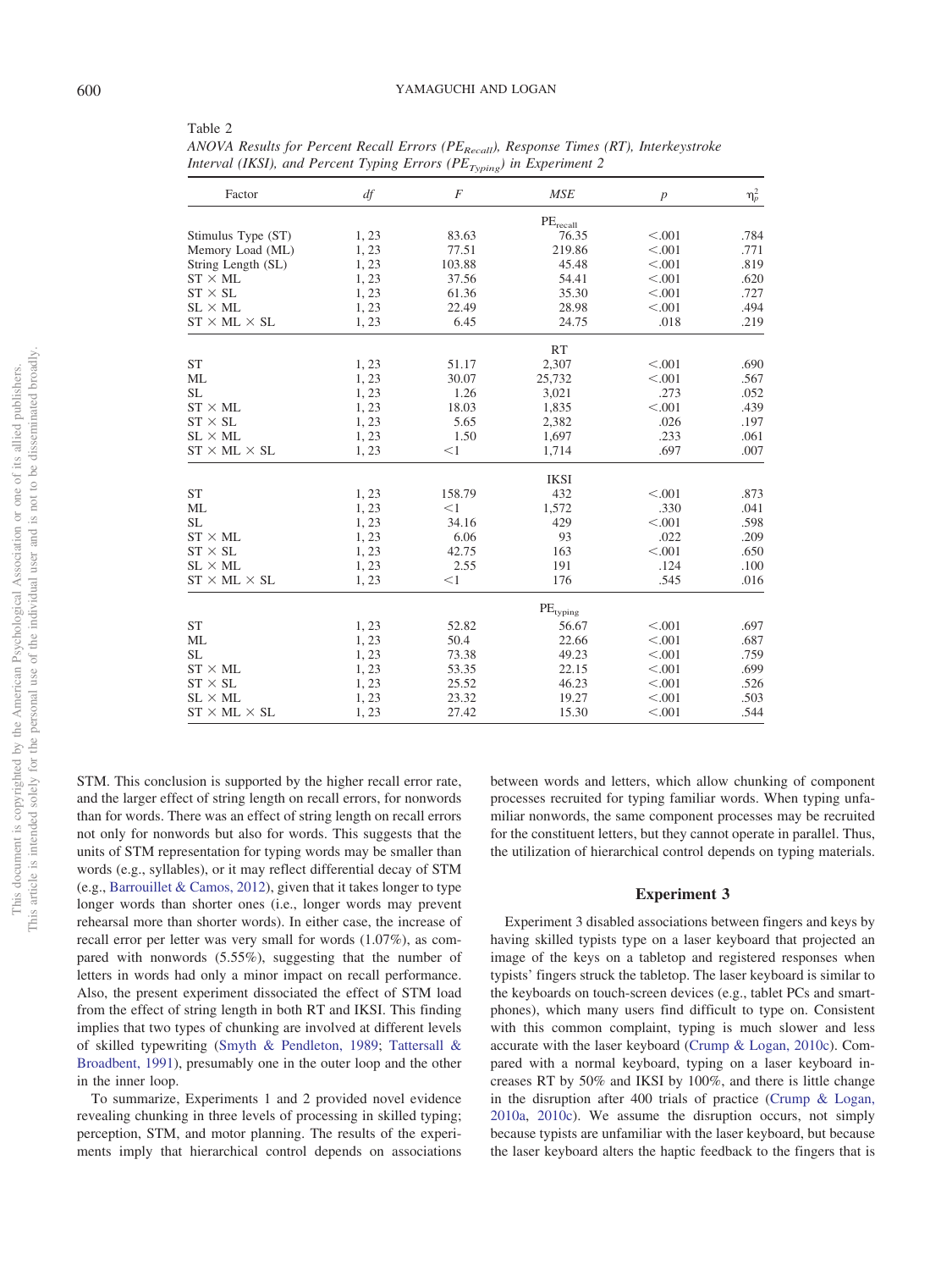usually present when typing on a normal keyboard, removing the feel of the keys and the resistance of the keys that are important in aligning the fingers with the keyboard and controlling finger movements [\(Crump & Logan, 2010a,](#page-16-11) [2010c;](#page-16-13) [Gordon & Soechting,](#page-16-23) [1995\)](#page-16-23). The goal of Experiment 3 was to determine whether the laser keyboard also disrupts hierarchical control of typing by disabling chunking in motor planning. We evaluated explanations of slower typing, one that assumes hierarchical control is disrupted and one that does not.

First, altering haptic feedback might force the outer loop to take control of typing away from the inner loop, controlling the execution of each keystroke. This would slow RT and IKSI, as observed. Outer-loop control of individual keystrokes would destroy motor chunking, decomposing chunks into strings of letters. Words should be typed like nonwords, whose hierarchical control is already compromised. Thus, with the laser keyboard, words should be typed as slowly as nonwords, and the effect of string length should be as large for words as for nonwords.

Second, altering haptic feedback might force the outer loop to monitor each keystroke, looking at the fingers to be sure that they struck the right key and looking at the screen to be sure that the keystroke was registered. This would also slow RT and IKSI, as observed [\(Logan & Crump, 2009;](#page-16-16) [Snyder & Logan, in press\)](#page-17-8). The inner loop could still control the selection and execution of each keystroke, although at a slower rate. Thus, motor chunking would still be preserved. Words would be typed faster than nonwords, and the string length effect would be larger for nonwords than for words.

In addition, we also examined how altering haptic feedback influences posterror slowing (longer IKSI for keystroke that immediately follow an error keystroke; e.g., [Shaffer, 1975a\)](#page-17-3) with the laser keyboard to that with the regular keyboard. Previous research suggests that typewriting involves two error detection mechanisms, an outer-loop mechanism that monitors the letters echoed on the screen for errors, and an inner-loop mechanism that monitors finger movements [\(Logan & Crump, 2010;](#page-16-10) [Snyder et al.,](#page-17-24) [2013\)](#page-17-24). Posterror slowing is associated with the inner-loop mechanism. Thus, we expect posterror slowing for words and nonwords with regular and laser keyboards because all these conditions involve the inner loop. The regular and laser keyboards may engage different motives for posterror slowing. The laser keyboard may engage a "prevention" motive [\(Crump & Logan, in press\)](#page-16-32), in which typing is slower for several keystrokes after an error to reduce the likelihood of further errors. Errors are more prevalent with the laser keyboard and can be prevented by slowing down. The regular keyboard may engage a "cure" motive [\(Crump &](#page-16-32) [Logan, in press\)](#page-16-32), in which typing is slower immediately after an error when typists must inhibit their natural tendency to correct errors. Errors are less prevalent with the regular keyboard and skilled typists may feel no need to adjust the speed–accuracy trade-off (although they can if they are required to; [Yamaguchi et](#page-17-4) [al., 2013\)](#page-17-4).

#### **Method**

**Subjects.** A new group of 24 touch typists were recruited from the Vanderbilt University community. All typed with the conventional finger placements on the QWERTY keyboard. Four typists received experimental credits toward their psychology courses, and the remaining typists were paid \$12 for participation. The

mean typing speed and accuracy in the typing test were 85.84 WPM ( $SE = 3.66$ ) and 94.66% ( $SE = 0.77$ ), respectively. These typists reported having 5.27 months ( $SE = 0.75$ ) of formal training and 11.42 years ( $SE = 0.78$ ) of typing experience, and spending 4.65 hours per day  $(SE = 0.48)$  in front of computer.

**Apparatus, stimuli, and procedure.** The apparatus was the same as those of the preceding experiments. Stimuli were the 3-, 4-, and 5-letter words and nonwords that were also used in Experiment 1. The task was also similar to that of Experiment 1 without the noise mask. Each typist performed two separate sets of trials, each consisting of one block of 12 practice trials and four blocks of 90 test trials, in which all combinations of string length and stimulus type were intermixed randomly. Typists initiated each block by pressing the space bar. In one of the two sets of trials, typists used the regular keyboard to perform the task; in the other, they used the laser-projection keyboard (Golan Technology, Brooklyn, NY), which was used in [Crump and Logan's \(2010a,](#page-16-11) [2010c\)](#page-16-13) studies. Half the typists used the regular keyboard in the first block and the laser-projection keyboard in the second block; the order was reversed for the other half. The procedure closely followed that of Experiment 1 in other respects.

#### **Results**

Mean RT and IKSI for correct responses and PE were computed for each typist (see [Figure 6\)](#page-10-0) and submitted to 2 (Keyboard: regular vs. laser)  $\times$  2 (Stimulus Type: word vs. nonword)  $\times$  3 (String Length: 3, 4, and 5 letters) ANOVAs. The results are summarized in [Table 3.](#page-11-0) Again, differences discussed below are significant in the ANOVAs unless noted otherwise.

**Chunking in typing words and nonwords.** To examine whether altering haptic feedback disabled hierarchical control, we first examined whether words were typed like nonwords with the laser keyboard. Typing was slower with the laser keyboard, but words were still typed faster than nonwords, suggesting that the laser keyboard did not disable hierarchical control.

RT increased nearly by 50% with the laser keyboard ( $M = 997$ ms;  $SE = 18$ ) as compared with the regular keyboard ( $M = 668$ ms;  $SE = 17$ ). Nevertheless, RT was shorter for words than for nonwords with the regular keyboard ( $Ms = 611$  vs. 725 ms for words and nonwords;  $SEs = 13$  and 22) and with the laser keyboard ( $M$ s = 942 vs. 1,052 ms for words and nonwords;  $SE$ s = 16 and 21), and the advantage for the words did not differ between the two keyboard types. Overall, RT was shorter for words  $(M =$ 611 ms;  $SE = 12$ ) than for nonwords ( $M = 725$  ms;  $SE = 18$ ). These outcomes suggest that, even with the laser keyboard, units of typing are still larger for words than for nonwords.

IKSI increased by 145% with the laser keyboard ( $M = 384$  ms;  $SE = 20$ ) as compared with the regular keyboard ( $M = 157$  ms;  $SE = 7$ ). IKSI was still shorter for words than for nonwords with the laser keyboard. The difference between words and nonwords was smaller with the laser keyboard ( $Ms = 368$  vs. 401 ms for words and nonwords;  $SEs = 21$  and 20; difference  $= 33$  ms), than with the regular keyboard ( $Ms = 134$  vs. 180 ms;  $SEs = 6$ . and 9; difference  $= 46$  ms). We suggest that nonwords increased IKSI for the laser keyboard less than it did for the regular keyboard due to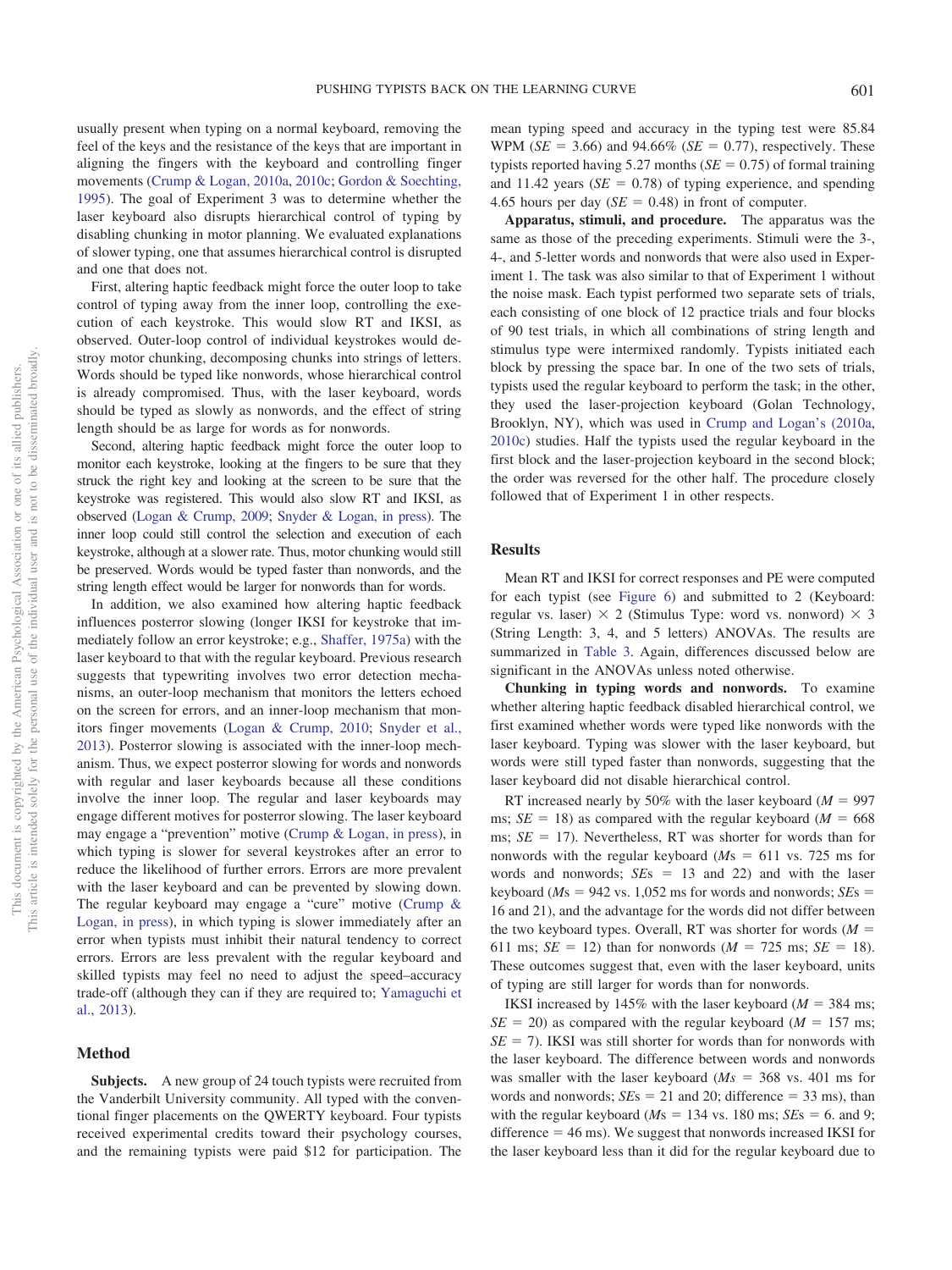

<span id="page-10-0"></span>*Figure 6.* Mean response times (RT), interkeystroke interval (IKSI), and percentage errors (PE) in Experiment 3 (error bars represent standard errors of the means).

"cognitive slack" [\(Pashler, 1998;](#page-17-28) [Yamaguchi et al., in press\)](#page-17-9).<sup>2</sup> The IKSI results suggest that units of typing are still larger for words than for nonwords when typing with the laser keyboard.

PE increased with the laser keyboard ( $M = 5.37\%$  and 16.41%) for the regular and laser keyboards, respectively;  $SEs = 0.74$  and 1.56). With the regular keyboard, PE was larger for nonwords  $(M = 6.73\%; SE = 4.01)$  than for words  $(M = 4.01\%; SE = 6.73)$ , but the difference disappeared with the laser keyboard (*M*s 16.59% and 16.23% for words and nonwords;  $SEs = 1.42$  and 1.85). These results are consistent with the findings that typing errors depend primarily on the inner loop operations [\(Yamaguchi](#page-17-4) [et al., 2013\)](#page-17-4).

**Chunking in motor planning.** Chunking in motor planning was also assessed by examining the string length effect on RT for words and nonwords. If altering haptic feedback decomposed motor chunks, we expected that the string length effect would be as large for words as for nonwords. The string length effect was still larger for nonwords, corroborating the earlier conclusion that the laser keyboard did not affect hierarchical control in typing words.

RT increased with string length. However, for words, the string length effect did not differ between the regular keyboard  $(M = 13$ ms/letter;  $SE = 3$ ) and the laser keyboard ( $M = 13$  ms/letter;  $SE =$ 4). Thus, the laser keyboard did not increase the number of motor chunks. For nonwords, the string length effect was smaller with the regular keyboard ( $M = 26$  ms/letter;  $SE = 5$ ) than with the laser keyboard ( $M = 55$  ms/letter;  $SE = 9$ ). This difference was mainly attributable to the longer RT for 5-letter nonwords. Possibly, typists may have encoded more letters before typing with the laser keyboard because they needed to shift their eyes from the screen to their hands to monitor their typing.

IKSI also increased with string length. For words, the string length effect was not larger for the laser keyboard  $(M = -4)$ ms/letter;  $SE = 4$ ) than for the regular keyboard ( $M = 4$  ms/letter;  $SE = 1$ ), suggesting that the laser keyboard did not increase the number of motor chunks. For nonwords, the string length effect was larger for the laser keyboard ( $M = 27$  ms/letter;  $SE = 4$ ) than for the regular keyboard ( $M = 16$  ms/letter;  $SE = 3$ ), perhaps because the outer loop had to monitor keystrokes.

For PE, the effect of string length was larger with the laser keyboard (*M*s 12.20%, 15.76%, and 21.27%, for 3, 4 and 5 letters; *SE*s  $= 1.37, 1.68,$  and 2.04) than with the regular keyboard ( $Ms = 4.17\%$ , 5.09%, and  $6.85\%$ ; *SEs* = 0.80, 0.79, and 1.03), reflecting the increased probability of making error for each keystroke.

**Posterror slowing.** To examine the role of haptic feedback in detection of errors, we computed IKSI for error trials as a function of keystroke positions relative to error keystroke. [Figure 7](#page-12-0) shows mean IKSI collapsed across three string lengths and typists. To index the magnitude of posterror slowing, we subtracted the IKSI for keystrokes that immediately preceded the error keystroke  $(E -$ 1) from the IKSI for keystrokes that immediately followed the error keystroke  $(E + 1)$ . Two typists were excluded from the analysis because they had an empty cell in one of the regular keyboard conditions (either for word or nonword trials). We submitted the posterror slowing scores for the remaining 22 typists to a 2 (Stimulus Type: word vs. nonword)  $\times$  2 (Keyboard Type: regular vs. laser) ANOVA, which only revealed a significant main effect of Keyboard Type,  $F(1, 21) = 14.00$ ,  $MSE = 26,796$ ,  $p <$ .001,  $\eta_p^2$  = .400. Posterror slowing was larger with the regular keyboard ( $M = 393$  ms;  $SE = 33$ ) than with the laser keyboard  $(M = 263 \text{ ms}; \ \Sigma = 32)$ , suggesting that posterror slowing occurred for different reasons for the two keyboards.

Next, we examined the persistence of posterror slowing by subtracting IKSI for  $E + 2$  from IKSI for  $E + 1$ . We excluded two additional typists who also had an empty cell in one of the regular keyboard conditions, and submitted the remaining 20 typists'

<sup>2</sup> With words, the outer loop is only engaged for the first keystroke, so it affects RT but not IKSI. IKSI depends only on inner-loop processing. With nonwords, the outer loop is engaged for all keystrokes, affecting IKSI as well as RT. The outer loop and inner loop can go on in parallel, so the outer loop can prepare keystroke  $N + 1$  while the inner loop executes keystroke N. We assume that outer loop processing takes longer than inner loop processing with the regular keyboard, so the inner loop has to wait for the outer loop to prepare the next keystroke. This waiting time is called "cognitive slack" [\(Pashler, 1998\)](#page-17-28). We assume that the laser keyboard prolongs inner loop processing, increasing IKSI for words and nonwords. This increase in inner-loop processing time reduces cognitive slack for nonwords, reducing the amount of time the inner loop has to wait for the outer loop to finish before it can start to execute the next keystroke. Thus, the difference in IKSI for words and nonwords will be smaller for the laser keyboard than for the regular keyboard, as observed (see also [Yamaguchi,](#page-17-9) [Logan, & Li, in press\)](#page-17-9).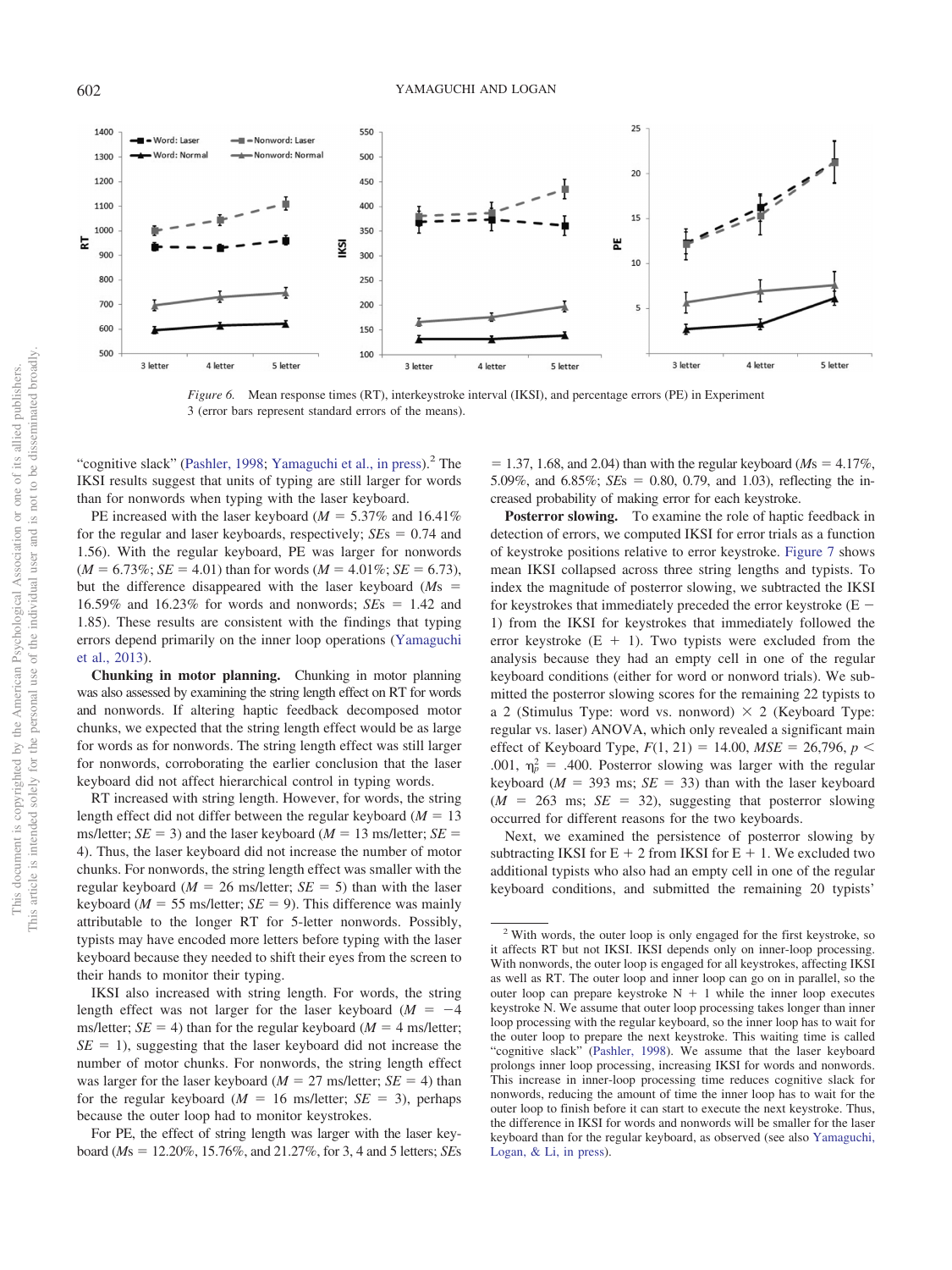| $(1 L)$ in Laperinicia 5 |       |                  |                             |                  |            |
|--------------------------|-------|------------------|-----------------------------|------------------|------------|
| Factor                   | df    | $\boldsymbol{F}$ | <b>MSE</b>                  | $\boldsymbol{p}$ | $\eta_p^2$ |
|                          |       |                  | $\text{PE}_{\text{recall}}$ |                  |            |
| Keyboard Type (KT)       | 1, 23 | 4.52             | 35.32                       | .044             | .164       |
| Memory Load (ML)         | 1, 23 | 51.08            | 170.31                      | < 0.001          | .690       |
| String Length (SL)       | 1, 23 | 33.39            | 17.50                       | < 0.001          | .592       |
| $KT \times ML$           | 1, 23 | $<$ 1            | 28.77                       | .554             | .015       |
| $KT \times SL$           | 1, 23 | <1               | 34.27                       | .648             | .009       |
| $SL \times ML$           | 1, 23 | 11.2             | 17.18                       | .003             | .327       |
| $KT \times ML \times SL$ | 1, 23 | $<$ 1            | 20.39                       | .608             | .012       |
|                          |       |                  | RT                          |                  |            |
| <b>KT</b>                | 1, 23 | 64.78            | 36,346                      | < 0.001          | .738       |
| ML                       | 1, 23 | 71.07            | 26,741                      | < 0.001          | .756       |
| <b>SL</b>                | 1, 23 | $<$ 1            | 1,800                       | .687             | .007       |
| $KT \times ML$           | 1, 23 | 12.82            | 12,052                      | .002             | .358       |
| $KT \times SL$           | 1, 23 | $<$ 1            | 874                         | .472             | .023       |
| $SL \times ML$           | 1, 23 | $<$ 1            | 1,294                       | .676             | .008       |
| $KT \times ML \times SL$ | 1, 23 | $<$ 1            | 2,716                       | .761             | .004       |
|                          |       |                  | <b>IKSI</b>                 |                  |            |
| <b>KT</b>                | 1, 23 | 233.74           | 6,305                       | < 0.001          | .910       |
| ML                       | 1, 23 | 3.02             | 1,124                       | .095             | .116       |
| <b>SL</b>                | 1, 23 | 10.00            | 350                         | .004             | .303       |
| $KT \times ML$           | 1, 23 | 1.99             | 521                         | .171             | .080       |
| $KT \times SL$           | 1, 23 | 20.59            | 438                         | < 0.001          | .472       |
| $SL \times ML$           | 1, 23 | 1.85             | 207                         | .188             | .074       |
| $KT \times ML \times SL$ | 1, 23 | 1.97             | 208                         | .174             | .079       |
|                          |       |                  | $\text{PE}_{\rm typing}$    |                  |            |
| <b>KT</b>                | 1, 23 | 30.79            | 158.23                      | < 0.001          | .572       |
| ML                       | 1, 23 | 3.61             | 28.85                       | .070             | .136       |
| <b>SL</b>                | 1, 23 | 87.63            | 23.71                       | < .001           | .792       |
| $KT \times ML$           | 1, 23 | <1               | 36.57                       | .759             | .004       |
| $KT \times SL$           | 1, 23 | 11.48            | 32.78                       | .003             | .333       |
| $SL \times ML$           | 1, 23 | $<$ 1            | 21.81                       | .860             | .001       |
| $KT \times ML \times SL$ | 1, 23 | <1               | 27.76                       | .702             | .006       |

<span id="page-11-0"></span>Table 3 *ANOVA Results for Response Times (RT), Interkeystroke Interval (IKSI), and Percentage Errors (PE) in Experiment 3*

scores to a 2 (Stimulus Type: word vs. nonword)  $\times$  2 (Keyboard Type: regular vs. laser) ANOVA, and found a significant main effect of Keyboard Type,  $F(1, 19) = 32.60$ ,  $MSE = 28,659$ ,  $p <$ .001,  $\eta_p^2$  = .632. E + 2 keystroke was faster than E + 1 keystroke by 249 ms  $(SE = 44)$  for the regular keyboard, whereas it was faster only by 33 ms ( $SE = 32$ ) for the laser keyboard, indicating greater persistence of posterror slowing for the laser keyboard. This suggests a prevention motive for posterror slowing with the regular keyboard and a cure motive for posterror slowing with the regular keyboard [\(Crump & Logan, in press\)](#page-16-32).

### **Discussion**

Experiment 3 found that the laser keyboard disrupted skilled typing substantially, increasing both RT and IKSI, and it also affected the magnitude and persistence of posterror slowing, indicating that altering haptic feedback changed the way typists reacted to errors [\(Crump & Logan, in press\)](#page-16-32). There was little evidence that disabling associations between keys and finger movements affected hierarchical control. RT and IKSI were shorter for words than for nonwords with both keyboards. Moreover, the string length effect was smaller for words than for nonwords with both keyboards, and the string length effect did not differ between the regular and laser keyboards when typing words. These results suggest that altering haptic feedback did not increase the number of motor chunks for words, implying that keystrokes were programmed in the inner loop for both keyboards. The analysis of posterror slowing also appears to agree with this conclusion. Although the smaller magnitude of posterror slowing for the laser keyboard could reflect a greater "cognitive slack" with the laser keyboard that absorbed a larger portion of the slowing, the persistence of the slowing after an error keystroke could reflect the possibility that the outer loop took control of keystrokes away from the inner loop after an error. This would imply that the inner loop still controls keystrokes before an error. More broadly, the results suggest that altering haptic feedback did not force the outer loop to control the execution of each keystroke. Instead, it required the outer loop to monitor keystrokes, slowing the inner loop but still allowing it to prepare and execute the usual motor chunks.

### **Experiment 4**

Experiment 4 disabled associations between keys and finger movements to examine their effects on chunking in STM. Experiment 2 dissociated chunking in motor planning from chunking in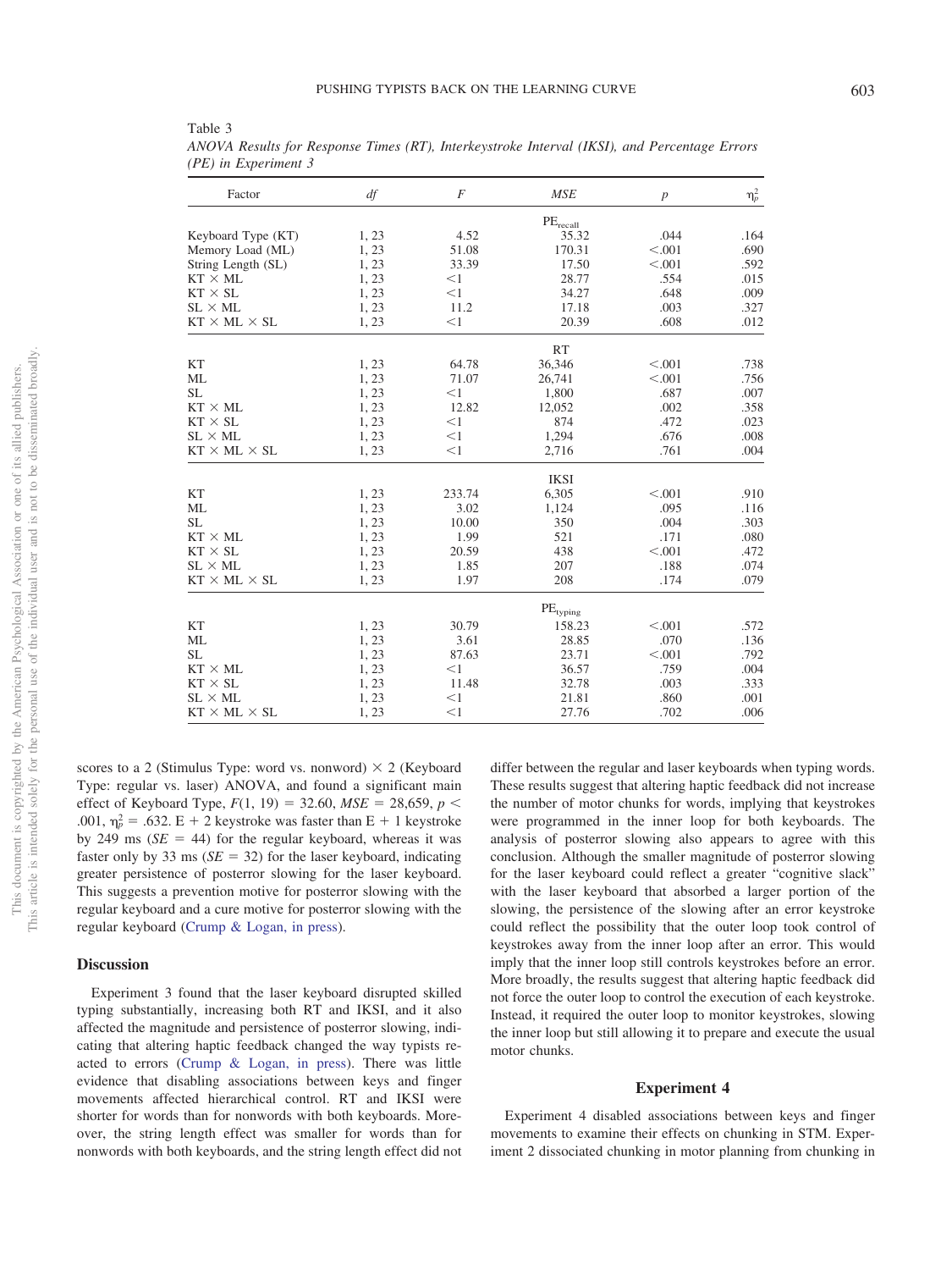

<span id="page-12-0"></span>*Figure 7.* Interkeystroke interval (IKSI) for error trials as a keystroke position relative to the first error keystroke ( $E =$  error keystroke;  $E - n =$ *n* keystrokes before the error;  $E + n = n$  keystrokes after the error: error bars represent standard errors of the means).

STM. Retrieval of motor chunks occurs in the interface between the outer loop and the inner loop, whereas short-term retention of words and letters occurs in the outer loop [\(Logan & Crump, 2011\)](#page-16-6). Thus, we might expect no effect of disabling motor associations on chunking in STM. Words would be represented as single chunks, so short-term retention should not be affected by word length. However, as Experiment 3 suggests, altering haptic feedback forces the outer loop to monitor keystrokes, so chunking in STM may be disrupted. Thus, words would be represented as several chunks, and short-term retention should be worse for longer words than for shorter words.

Experiment 4 was similar to Experiment 2, except that typists typed with the regular and laser keyboards while performing a concurrent memory task. We used only words and assessed whether chunking in STM was disrupted by typing on the laser keyboard by looking at the effect of word length on memory performance.

### **Method**

**Subjects.** Twenty-four touch typists were newly recruited from the Vanderbilt University community. They were paid \$12 for participation. All typists typed with the conventional finger placements on the QWERTY keyboard. The mean typing speed and accuracy in the typing test were 81.71 WPM  $(SD = 1.77)$  and 94.16% ( $SD = 0.41$ ), respectively. These typists reported having 4.80 months ( $SD = 0.71$ ) of formal training and 11.42 years ( $SD =$ 0.67) of typing experience, and spending 4.25 hours per day (*SD* 0.37) in front of computer.

**Apparatus, stimuli, and procedure.** The apparatus was identical with that used in Experiment 2, except that there were two types of keyboard, the regular keyboard and the laser keyboard used in Experiment 3. Stimuli were words also used in Experiment 2, and the procedure followed that experiment as well.

Each typist performed two separate phases with the two keyboard types. Each phase consisted of two blocks of eight practice trials (one with low memory load and one with high memory load) and four blocks of 44 test trials (two blocks for each memory load). Half the typists had the low memory load condition in the first and third test blocks and the high memory load condition in the second and fourth blocks; the other half had the high memory load condition in the first and third blocks and the low memory load condition in the second and fourth blocks. The timing in each trial was also identical with the timing in Experiment 2, except that the go signal remained on the screen for 5,000 ms or until typists made as many keystrokes as the number of letters in the to-be-typed word (in Experiment 2, the interval was fixed at 3,000 ms). This modification was made due to the slower typing rate with the laser keyboard. In addition, because the laser keyboard was not equipped with a numeric keypad, a separate numeric keypad was placed on the location roughly the same as the position of the number pad equipped on the regular keyboard.

### **Results**

The data were analyzed in the same manner as in Experiment 2.  $PE_{\text{recall}}$ , RT, IKSI, and  $PE_{\text{typing}}$  are plotted in [Figure 8.](#page-13-0) They were submitted to 2 (Keyboard Type: regular vs. laser)  $\times$  2 (Word Length: 3 letter vs. 5 letter)  $\times$  2 (Memory Load: high vs. low) ANOVAs. The results are summarized in [Table 4.](#page-14-0) As in the preceding experiments, differences discussed below are significant in the ANOVAs unless noted otherwise.

Chunking in STM. We expected that PE<sub>recall</sub> would be affected by word length for the laser keyboard if altering haptic feedback increased the number of chunks in STM. The results showed little effect of word length, indicating that the laser keyboard did not affect chunking in STM.

 $PE_{\text{recall}}$  was larger for the laser keyboard ( $M = 10.00\%$ ;  $SE =$ 1.18) than for the regular keyboard ( $M = 8.17\%$ ; *SE* = 1.15), but there was little evidence that the laser keyboard altered hierarchical control.  $PE_{recall}$  was generally larger for 5-letter words than for 3-letter words, but this word length effect was not modulated by keyboard type. Also,  $PE_{recall}$  increased with memory load ( $Ms =$ 2.35% and 15.82% for low and high loads, respectively; *SE*s 0.28 and 2.01), but the memory load effect was not modulated by keyboard type either.

There was an interaction between memory load and word length, reflecting a larger word length effect in the high load condition ( $Ms = 13.07\%$  and 18.56 for 3- and 5-letter words, respectively;  $SEs = 1.71$  and 2.39) than in the low load condition  $(Ms = 1.61\%$  and 3.10%; *SEs* = 0.32 and 0.48). The interaction may reflect the possibility that longer words exceed STM capacity more than shorter words when memory load is high. This outcome is consistent with Experiment 2.

**Chunking in motor planning.** We assessed chunking in motor planning by examining the word length effect in RT. Experiment 3 suggested that altering haptic feedback did not increase the number of motor chunks, so we expected that the word length effect would be the same for the two types of keyboard. The results confirmed the prediction.

RT was generally longer with the laser keyboard ( $M = 720$  ms;  $SE = 35$ ) than with the regular keyboard ( $M = 510$  ms;  $SE = 26$ ). RT did not depend on word length, consistent with Experiment 3 and suggesting that the number of motor chunks did not increase with the laser keyboard. RT increased for high memory load and the increase was larger for the laser keyboard ( $M = 256$  ms;  $SE =$ 33) than for the regular keyboard ( $M = 142$  ms;  $SE = 22$ ).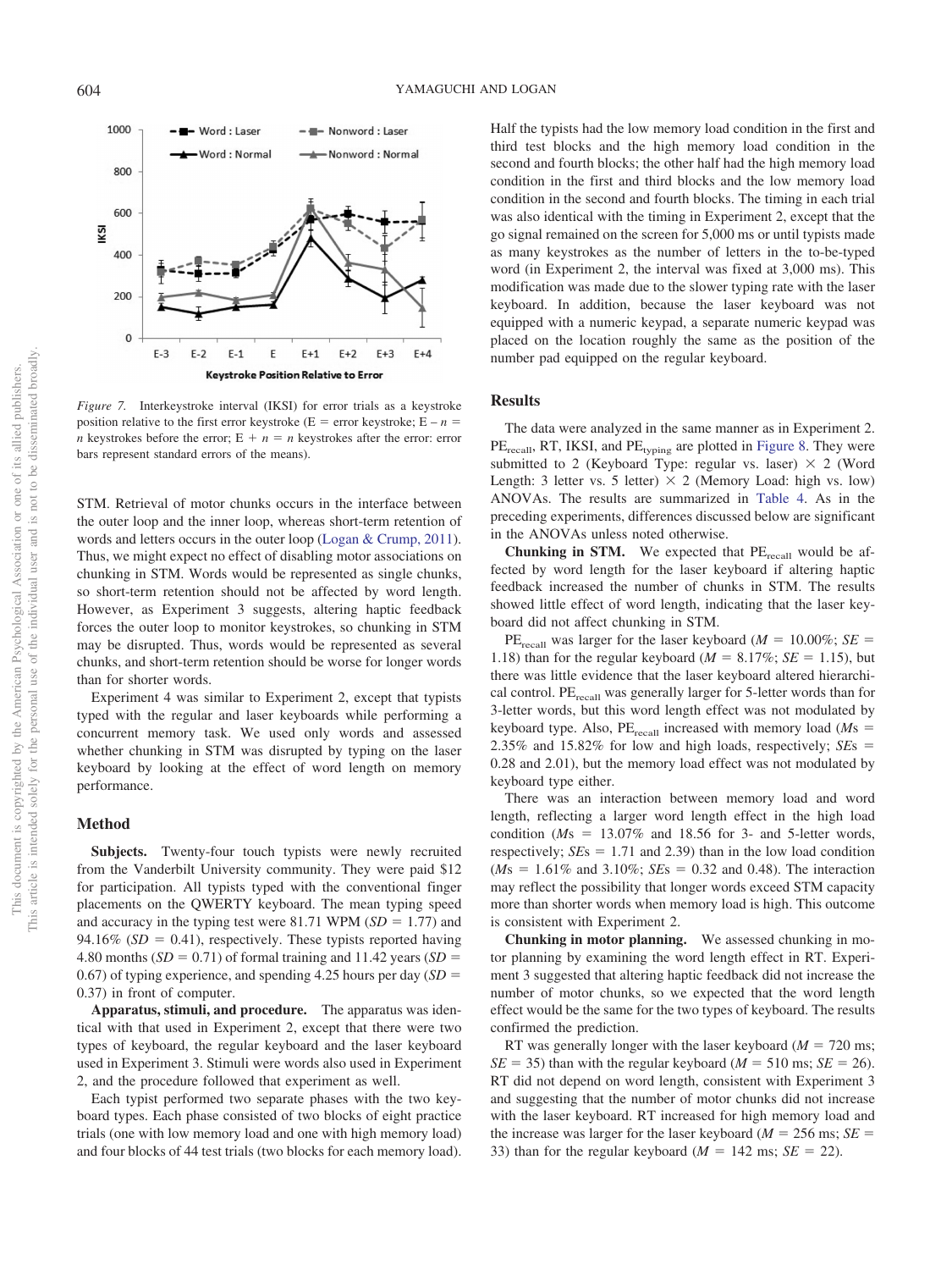

<span id="page-13-0"></span>*Figure 8.* Mean percentage errors in recall (PE<sub>recall</sub>), percentage errors in typing (PE<sub>typing</sub>), response times (RT), and interkeystroke interval (IKSI) in Experiment 4 (error bars represent standard errors of the means).

IKSI was also longer with the laser keyboard ( $M = 231$  ms;  $SE =$ 13) than with the regular keyboard ( $M = 146$  ms;  $SE = 6$ ). IKSI was not affected by memory load. IKSI showed different patterns of word length for the two keyboards: With the regular keyboard, the word length effect was 3 ms/letter ( $SE = 1$ ); with the laser keyboard, the word length effect was  $-11$  ms/letter (*SE* = 3). The reason for the decreasing word length effect with the laser keyboard is not clear. It is unlikely that the laser keyboard reduced the number of motor chunks for longer words, so the result may simply be due to chance. The important point is that there was little evidence indicating that the number of motor chunks increased for the laser keyboard.

 $PE_{typing}$  was larger for the laser keyboard ( $M = 15.11\%$ ; *SE* = 1.78) than for the regular keyboard ( $M = 5.03\%$ ; *SE* = 5.03), and it was also larger for longer words  $(M = 13.36\%; SE = 1.11)$  than for shorter words ( $M = 6.78\%$ ;  $SE = 0.96$ ). The effect of word length was larger with the laser keyboard ( $Ms = 10.42\%$  vs. 19.80% for 3and 5-letter words;  $SEs = 1.88$  and 1.92) than with the regular keyboard ( $M$ s = 3.14% vs. 6.92% for 3- and 5-letter words;  $SE$ s = 0.52 and 0.88).

#### **Discussion**

The present experiment provided little evidence that disabling associations between keys and finger movements alters chunking in STM. Although recall errors increased somewhat with the laser keyboard, the word length effect was the same with both keyboards, suggesting that monitoring keystrokes did not affect the units of STM. Consistent with Experiment 3, the laser keyboard did not increase the

word length effect in RT, supporting the conclusion that disabling associations between keys and finger movements did not affect chunking in motor planning.

### **General Discussion**

Hierarchical control enables rapid implementation of complex skills by allowing multiple component processes to operate concurrently. Chunking plays a critical role in enabling concurrent processing (e.g., [Bryan & Harter, 1899;](#page-15-1) [Lashley, 1951;](#page-16-0) [Rhodes et al., 2004;](#page-17-0) [Sternberg et al., 1978\)](#page-17-22). Chunking develops over practice, so we can study it by comparing skilled and unskilled performance. To do so, we pushed skilled typists back on the learning curve by degrading two out of three types of associations that support skilled typewriting: associations between words and keys, and associations between keys and finger movements (we did not degrade associations between letters and keys). We examined contributions of these associations to chunking in three different processes underlying skilled typing.

Experiments 1 and 2 examined the contribution of associations between words and letters by scrambling the order of letters in words. Experiment 1 demonstrated that scrambling word order altered units of encoding. When typing words, stimulus noise increased RT, but it did not influence IKSI, indicating that encoding occurred once for each word before the first keystroke. When typing nonwords, stimulus noise increased RT and IKSI, indicating that encoding occurred after the first keystroke is initiated. Thus, skilled typewriting involves chunking in perception. Experiment 2 demonstrated that scrambling word order altered units of STM. In the concurrent memory task,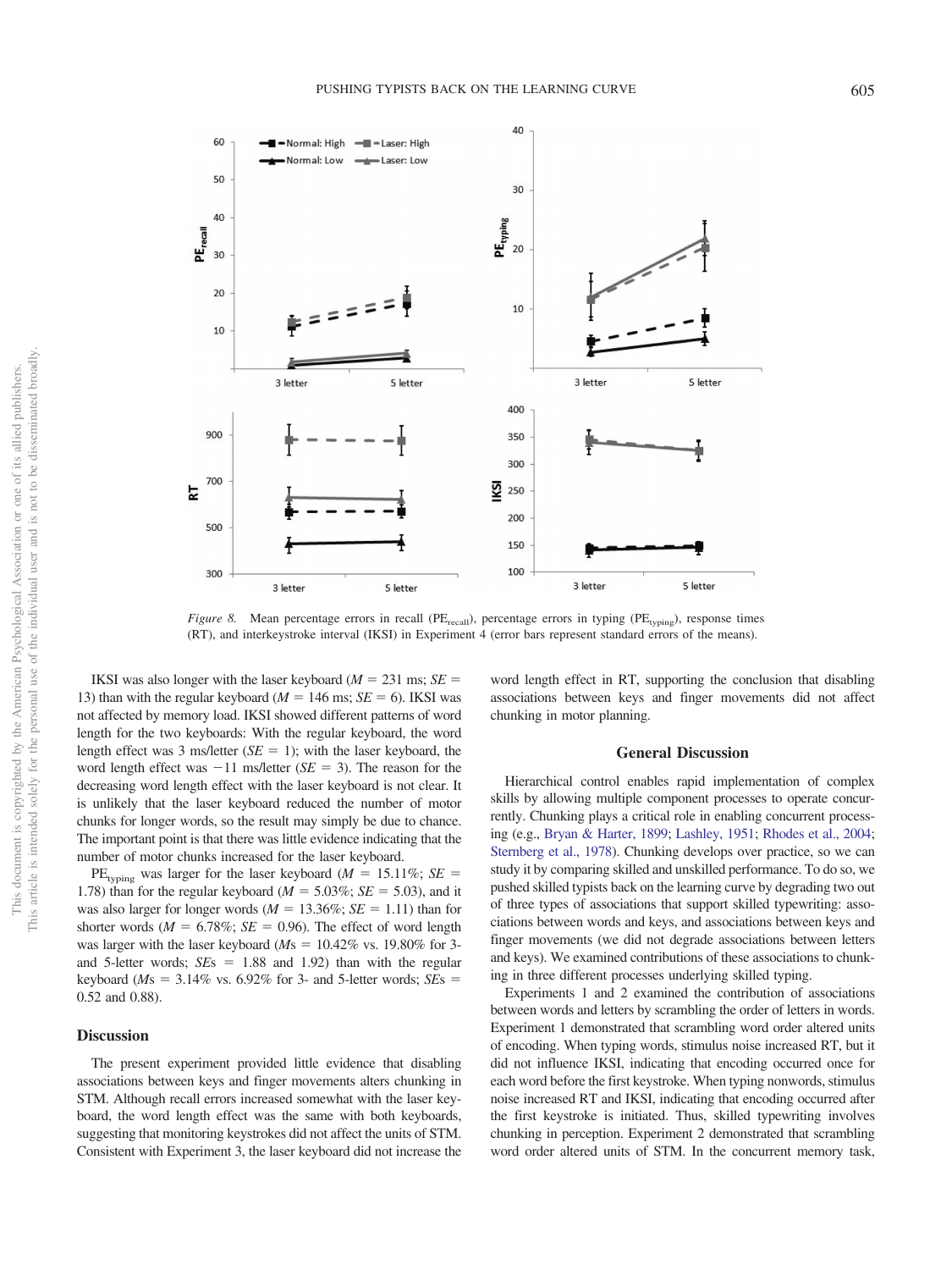<span id="page-14-0"></span>Table 4

| Factor                   | df    | F      | <b>MSE</b>  | $\boldsymbol{p}$ | $\eta_p^2$ |
|--------------------------|-------|--------|-------------|------------------|------------|
|                          |       |        | RT          |                  |            |
| Keyboard Type (KT)       | 1, 23 | 291.78 | 26,704      | < 0.001          | .927       |
| Stimulus Type (ST)       | 1, 23 | 152.19 | 5,938       | < 0.001          | .869       |
| String Length (SL)       | 2, 46 | 45.4   | 1,511       | < 0.001          | .664       |
| $KT \times ST$           | 1, 23 | $<$ 1  | 2,077       | .666             | .008       |
| $KT \times SL$           | 2, 46 | 6.32   | 1,435       | .004             | .216       |
| $ST \times SL$           | 2, 46 | 16.71  | 1,090       | < 0.001          | .421       |
| $KT \times ST \times SL$ | 2, 46 | 4.40   | 1,169       | .018             | .160       |
|                          |       |        | <b>IKSI</b> |                  |            |
| <b>KT</b>                | 1, 23 | 176.11 | 21,185      | < 0.001          | .884       |
| <b>ST</b>                | 1, 23 | 77.32  | 1,460       | < 0.001          | .771       |
| <b>SL</b>                | 2, 46 | 25.03  | 487         | < 0.001          | .521       |
| $KT \times ST$           | 1, 23 | 5.22   | 568         | .032             | .185       |
| $KT \times SL$           | 2, 46 | <1     | 384         | .718             | .014       |
| $ST \times SL$           | 2, 46 | 48.82  | 261         | < 0.001          | .680       |
| $KT \times ST \times SL$ | 2, 46 | 11.27  | 336         | < 0.001          | .329       |
|                          |       |        | PE          |                  |            |
| <b>KT</b>                | 1, 23 | 44.51  | 197.04      | < 0.001          | .659       |
| <b>ST</b>                | 1, 23 | 2.90   | 34.42       | .102             | .112       |
| <b>SL</b>                | 2, 46 | 41.06  | 20.57       | < 0.001          | .641       |
| $KT \times ST$           | 1, 23 | 5.63   | 30.26       | .026             | .197       |
| $KT \times SL$           | 2, 46 | 7.17   | 34.48       | .002             | .238       |
| $ST \times SL$           | 2, 46 | $<$ 1  | 24.19       | .856             | .007       |
| $KT \times ST \times SL$ | 2, 46 | $<$ 1  | 18.56       | .473             | .032       |

*ANOVA Results for Percent Recall Errors (PE<sub>Recall</sub>), Response Times (RT), Interkeystroke*<br>Interval (IKSI), and Percent Typing Errors (PE<sub>Recall</sub>), in Experiment 4 *Interval (IKSI), and Percent Typing Errors (PE<sub>2</sub>)* 

performance was not affected much by the number of letters in words, but was greatly disrupted by the number of letters in nonwords. Thus, skilled typewriting involves chunking in STM. Furthermore, both experiments demonstrated that scrambling word order altered units of motor planning. RT increased as the number of letters in nonwords increased, and this increase was much larger than the increase as the number of letters in words increased. Thus, skilled typewriting involves chunking in motor planning. This chunking in motor planning was dissociated from chunking in perception in Experiment 1 and from chunking in STM in Experiment 2.

Experiments 3 and 4 examined contributions of associations between keys and finger movements by altering haptic feedback to the fingers. Experiment 3 demonstrated that altering haptic feedback slowed typing, but typing words was still faster than typing nonwords. Also, string length increases RT when typing words with the laser keyboard no more than when typing words with the regular keyboard. Thus, altering haptic feedback did not alter chunking in motor planning. Experiment 4 demonstrated that word length affected concurrent memory performance to the similar extent with the two types of keyboard. Thus, altering haptic feedback did not alter chunking in STM. We discuss implications of these results about the role of automatic processes in hierarchical control of skilled performance.

#### **The Role of Automaticity in Hierarchical Control of Skill**

Automatization of component processes precedes the development of hierarchical control (e.g., [Abrahamse et al., 2013;](#page-15-0) [Bryan & Harter,](#page-15-1) [1899;](#page-15-1) [LaBerge & Samuels, 1974;](#page-16-33) [Rhodes et al., 2004;](#page-17-0) [Vallacher &](#page-17-5) [Wegner, 1987\)](#page-17-5). Automaticity develops by strengthening the associations that underlie the skill, and hierarchical processing emerges when

the associations become strong enough to support performance without conscious control [\(LaBerge & Samuels, 1974;](#page-16-33) [Logan, 1988;](#page-16-34) [Schneider & Shiffrin, 1977\)](#page-17-29). Hierarchical control involves executing different levels of processing in parallel, and there are strict limits on the ability to perform cognitive processes in parallel [\(Pashler, 1998;](#page-17-28) [Welford, 1952\)](#page-17-30). Thus, automaticity seems to be necessary to execute component processes in parallel (e.g., [Greenwald & Shulman, 1973;](#page-16-35) [Hazeltine, Teague, & Ivry, 2002;](#page-16-36) [Maquestiaux, Laguë-Beauvais, Ru](#page-16-37)[thruff, & Bherer, 2008;](#page-16-37) [Schumacher, Seymour, Glass, Kieras, &](#page-17-31) [Meyer, 2001;](#page-17-31) [Shaffer, 1975b\)](#page-17-32).

As stated previously, we proposed that skilled typing depends on automatizing three types of association: associations between words and letters, associations between letters and keys, and associations between keys and finger movements. Associations between words and letters automatize retrieval of individual letters, so typists do not have to attend each letter they type; associations between letters and keys automatize retrieval of keystroke schemata, so typists do not have to attend to the translation of individual letters to the corresponding keystrokes; and associations between keys and fingers automatize implementation of keystrokes, so typists do not have to attend to each keystroke. In the present study, we examined the role of associations between words and letters and associations between keys and fingers in enabling hierarchical control of skilled typewriting, and showed that the former are critical in enabling hierarchical control but latter are not.

Associations between words and letters enable hierarchical control by supporting chunking. Through associative learning, a single word becomes associated with each of the letters that comprise it, producing a one-to-many mapping that is characteristic of hierarchical control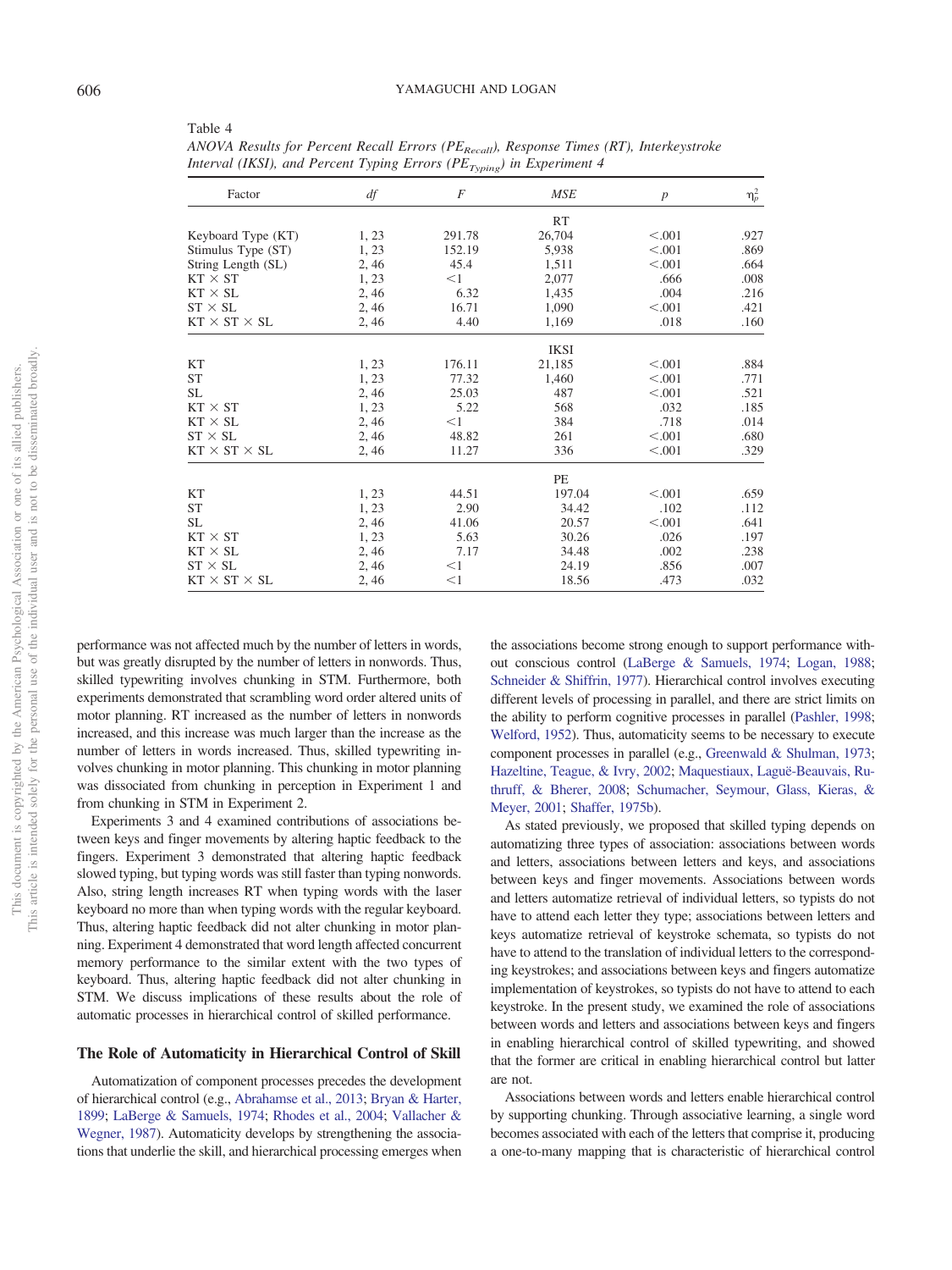<span id="page-15-4"></span>[\(Logan & Crump, 2011;](#page-16-6) [Miller et al., 1960\)](#page-16-3). Chunking benefits touch typing because it compresses data [\(Chase & Simon, 1973;](#page-15-8) [Klapp,](#page-16-27) [1995\)](#page-16-27) and allows higher- and lower-level processes to operate in parallel [\(Rhodes et al., 2004\)](#page-17-0). This reduces cognitive load and increases the speed of processing [\(De Kleine & van der Lubbe, 2011\)](#page-16-38). Chunking increases distinctiveness of memory representations, and distinctiveness increases as the size of chunks increase [\(Newell &](#page-16-9) [Rosenbloom, 1981\)](#page-16-9). This reduces interference when retrieving the relevant chunk and increases the accuracy of performance.

The associations between keys and fingers are not necessary for chunking in skilled typewriting. We were surprised to find that haptic feedback did not disable hierarchical control because the inner loop depends on haptic feedback from the keyboard [\(Crump](#page-16-13) [& Logan, 2010c;](#page-16-13) [Gordon & Soechting, 1995\)](#page-16-23). Our results suggest that altering haptic feedback compromised the inner loop's ability to monitor keystrokes, so that the outer loop had to take over. Thus, motor chunks remained intact, but keystrokes were slowed to allow the outer loop to monitor them [\(Logan & Crump,](#page-16-16) [2009;](#page-16-16) [Snyder & Logan, in press\)](#page-17-8). Our analysis of posterror slowing in Experiment 3 supports this conclusion. For the regular keyboard, posterror slowing was strong but dissipated quickly after an error, indicating suppression of an automatic tendency to correct the error [\(Crump & Logan, in press\)](#page-16-32). For the laser keyboard, posterror slowing dissipated slowly after an error, indicating a strategic adjustment that was intended to prevent further errors [\(Crump & Logan, in press\)](#page-16-32). The sustained pattern with the laser keyboard reflects the involvement of the outer loop in monitoring keystroke errors. One of our ongoing projects tested and confirmed the involvement of the outer loop in monitoring keystrokes with the laser keyboard. We have not yet published those results and will, therefore, not discuss them further.

The present study did not examine the role of associations between letters and keys for skilled typewriting. These associations support another component of the inner loop control that remained intact in the present study: the selection of keystrokes for each letter. We suggest that these associations might support motor chunking. Future studies are needed to address the role of letterkey associations in skilled typewriting.

### **On the Constituents of Chunks in Skilled Typing**

The present study provided several indications of chunking in skilled typing that depended on the typing material. There was a clear advantage of words over nonwords, suggesting that chunking differed between materials, but the results do not reveal the constituents of chunking. The nonwords we used scrambled the order of letters in words, and that destroys sequential dependencies between letters and positional frequencies of letters as well as the meaningful form of words. Thus, we cannot distinguish between several possible constituents of chunks in skilled typing, such as syllables, morphemes, and digraphs. Previous studies have indicated that some of these constituents contribute to typing performance (e.g., [Fendrick, 1937;](#page-16-5) [Gentner et al., 1988;](#page-16-22) [Inhoff, 1991;](#page-16-39) [Shaffer & Hardwick, 1970;](#page-17-33) [West & Sabban, 1982\)](#page-17-16), but these studies do not indicate the level of processing at which these factors affect typing.

[Logan and Crump \(2011\)](#page-16-6) assumed that words are single chunks in the outer loop. However, we found that typing words sometimes produced a string length effect, which suggests that the number of motor chunks may be larger for longer words than for shorter words or larger for unfamiliar words than for familiar ones. Also, the string length effect for words may be due to the size of the motor chunks rather than the number of motor chunks [\(Klapp,](#page-16-27) [1995;](#page-16-27) [Wright et al., 2004\)](#page-17-25).

We found a string length effect in IKSI for nonwords (also see [Sternberg et al., 1978;](#page-17-22) [Verwey, 1996;](#page-17-11) [Verwey & Eikelboom, 2003;](#page-17-34) [Rhodes et al., 2004\)](#page-17-0), which bears on the nature of chunking in nonwords. The string-length effect may reflect increased time in retrieving motor chunks from a buffer [\(Sternberg et al., 1978\)](#page-17-22) or the segmentation of an unfamiliar sequence into multiple groups (e.g., [Verwey, 2003;](#page-17-35) [Verwey & Eikelboom, 2003\)](#page-17-34). In either case, typing nonwords may involve units that are intermediate between single words and single letters (e.g., syllables, digraphs, etc.). This possibility is left for future investigations.

#### **Concluding Remarks**

In the present study, we considered three types of association that support skilled typewriting and manipulated two types: associations between words and letters, and associations between keys and finger movements. We disabled associations between words and letters by scrambling letter orders, and found that is critical in chunking in perception, STM, and motor planning. Thus, typing familiar words is special, compared with typing unfamiliar nonwords. We also disabled associations between keys and finger movements by altering the haptic feedback that the inner loop relies on by using the laser keyboard. Typing was much slower and less accurate with the laser keyboard, but altering haptic feedback did not disable chunking in any of the three processes. These results suggest that associations between words and letters underlie skilled typing and support hierarchical control, whereas associations between keys and finger movements are not important for hierarchical control. Future research will reveal whether the third type of association, that between letters and keys, contributes to the hierarchical control of skilled typewriting.

### **References**

- <span id="page-15-0"></span>Abrahamse, E. L., Ruitenberg, M. F., de Kleine, E., & Verwey, W. B. (2013). Control of automated behavior: Insights from the discrete sequence production task. *Frontiers in Human Neuroscience, 7,* 82. [doi:](http://dx.doi.org/10.3389/fnhum.2013.00082) [10.3389/fnhum.2013.00082](http://dx.doi.org/10.3389/fnhum.2013.00082)
- <span id="page-15-7"></span>Barrouillet, P., & Camos, V. (2012). As time goes by: Temporal constraints in working memory. *Current Directions in Psychological Science, 21,* 413– 419. [doi:10.1177/0963721412459513](http://dx.doi.org/10.1177/0963721412459513)
- <span id="page-15-3"></span>Botvinick, M., & Plaut, D. C. (2004). Doing without schema hierarchy: A recurrent connectionist approach to routine sequential action and its pathologies. *Psychological Review, 111,* 395– 429. [doi:10.1037/0033-](http://dx.doi.org/10.1037/0033-295X.111.2.395) [295X.111.2.395](http://dx.doi.org/10.1037/0033-295X.111.2.395)
- <span id="page-15-1"></span>Bryan, W. L., & Harter, S. N. (1899). Studies on the telegraphic language: The acquisition of a hierarchy of habits. *Psychological Review, 6,* 345–375. [doi:10.1037/h0073117](http://dx.doi.org/10.1037/h0073117)
- <span id="page-15-5"></span>Butsch, R. L. C. (1932). Eye movements and the eye-hand span in typewriting. *Journal of Educational Psychology, 23,* 104 –121. [doi:10.1037/](http://dx.doi.org/10.1037/h0073463) [h0073463](http://dx.doi.org/10.1037/h0073463)
- <span id="page-15-8"></span>Chase, W. G., & Simon, H. A. (1973). Perception in chess. *Cognitive Psychology, 4,* 55– 81. [doi:10.1016/0010-0285\(73\)90004-2](http://dx.doi.org/10.1016/0010-0285%2873%2990004-2)
- <span id="page-15-6"></span>Coltheart, M. (1981). The MRC psycholinguistic database. *Quarterly Journal of Experimental Psychology, 33*A, 497–505.
- <span id="page-15-2"></span>Cooper, R. P., & Shallice, T. (2000). Contention scheduling and the control of routine activities. *Cognitive Psychology, 17,* 297–338.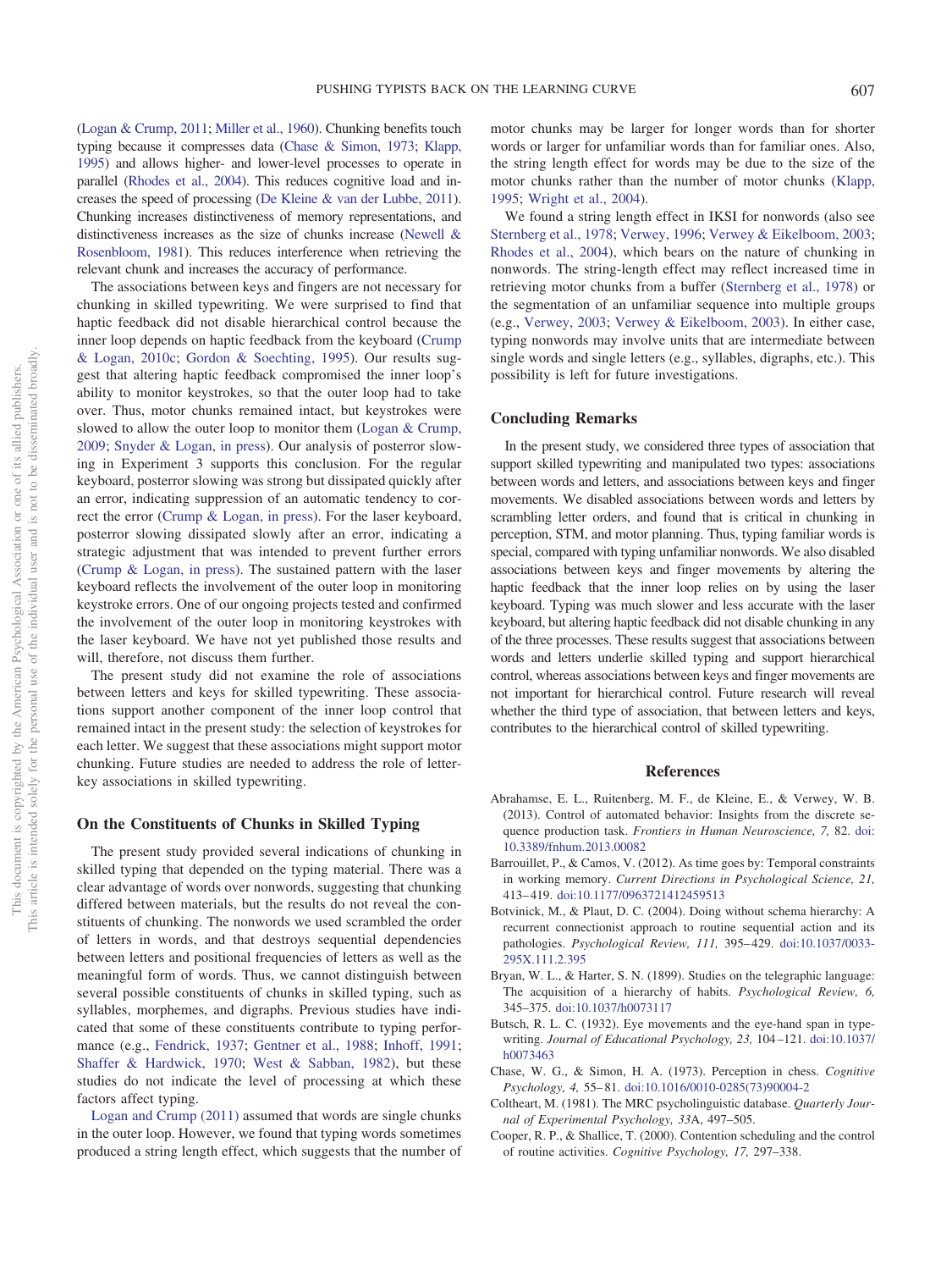- Cooper, R. P., & Shallice, T. (2006). Hierarchical schemas and goals in the control of behavior. *Psychological Review, 113,* 887–916. [doi:10.1037/](http://dx.doi.org/10.1037/0033-295X.113.4.887) [0033-295X.113.4.887](http://dx.doi.org/10.1037/0033-295X.113.4.887)
- <span id="page-16-30"></span>Cowan, N. (2001). The magical number 4 in short-term memory: A reconsideration of mental storage capacity. *Behavioral and Brain Sciences, 24,* 87–114. [doi:10.1017/S0140525X01003922](http://dx.doi.org/10.1017/S0140525X01003922)
- <span id="page-16-11"></span>Crump, M. J. C., & Logan, G. D. (2010a). Episodic contributions to sequential control: Learning from a typist's touch. *Journal of Experimental Psychology: Human Perception and Performance, 36,* 662– 672. [doi:10.1037/a0018390](http://dx.doi.org/10.1037/a0018390)
- <span id="page-16-12"></span>Crump, M. J. C., & Logan, G. D. (2010b). Hierarchical control and skilled typing: Evidence for word-level control over the execution of individual keystrokes. *Journal of Experimental Psychology: Learning, Memory, and Cognition, 36,* 1369 –1380. [doi:10.1037/a0020696](http://dx.doi.org/10.1037/a0020696)
- <span id="page-16-13"></span>Crump, M. J. C., & Logan, G. D. (2010c). Warning: This keyboard will deconstruct—The role of the keyboard in skilled typewriting. *Psychonomic Bulletin & Review, 17,* 394 –399. [doi:10.3758/PBR.17.3.394](http://dx.doi.org/10.3758/PBR.17.3.394)
- <span id="page-16-32"></span>Crump, M. J. C., & Logan, G. D. (in press). Prevention and correction in post-error performance: An ounce of prevention, a pound of cure. *Journal of Experimental Psychology: General*.
- <span id="page-16-38"></span>De Kleine, E., & van der Lubbe, R. H. J. (2011). Decreased load on general motor preparation and visual-working memory while preparing familiar as compared to unfamiliar movement sequences. *Brain and Cognition, 75,* 126 –134. [doi:10.1016/j.bandc.2010.10.013](http://dx.doi.org/10.1016/j.bandc.2010.10.013)
- <span id="page-16-29"></span>Diehl, M. J., & Seibel, R. (1962). The relative importance of visual and auditory feedback in skilled typewriting. *Journal of Applied Psychology, 46,* 365–369. [doi:10.1037/h0041438](http://dx.doi.org/10.1037/h0041438)
- <span id="page-16-4"></span>Elman, J. L. (1990). Finding structure in time. *Cognitive Science, 14,* 179 –211. [doi:10.1207/s15516709cog1402\\_1](http://dx.doi.org/10.1207/s15516709cog1402_1)
- <span id="page-16-5"></span>Fendrick, P. (1937). Hierarchical skills in typewriting. *Journal of Educational Psychology, 28,* 609 – 620. [doi:10.1037/h0054049](http://dx.doi.org/10.1037/h0054049)
- <span id="page-16-18"></span>Fitts, P. M., & Posner, M. I. (1967). *Human performance*. Belmont, CA: Brooks/Cole.
- <span id="page-16-31"></span>FitzGerald, P., Tattersall, A., & Broadbent, D. (1988). Separating central mechanisms by POCs: Evidence for an input-output buffer. *Quarterly Journal of Experimental Psychology, 40,* 109 –134.
- <span id="page-16-22"></span>Gentner, D. R., Larochelle, S., & Grudin, J. (1988). Lexical, sublexical, and peripheral effects in skilled typewriting. *Cognitive Psychology, 20,* 524 –548. [doi:10.1016/0010-0285\(88\)90015-1](http://dx.doi.org/10.1016/0010-0285%2888%2990015-1)
- <span id="page-16-23"></span>Gordon, A. M., & Soechting, J. F. (1995). Use of tactile afferent information in sequential finger movements. *Experimental Brain Research, 107,* 281–292. [doi:10.1007/BF00230048](http://dx.doi.org/10.1007/BF00230048)
- <span id="page-16-35"></span>Greenwald, A. G., & Shulman, H. (1973). On doing two things at once: II. Elimination of the psychological refractory period. *Journal of Experimental Psychology, 101,* 70 –76. [doi:10.1037/h0035451](http://dx.doi.org/10.1037/h0035451)
- <span id="page-16-36"></span>Hazeltine, E., Teague, D., & Ivry, R. B. (2002). Simultaneous dual-task performance reveals parallel response selection after practice. *Journal of Experimental Psychology: Human Perception and Performance, 28,* 527–545. [doi:10.1037/0096-1523.28.3.527](http://dx.doi.org/10.1037/0096-1523.28.3.527)
- <span id="page-16-25"></span>Henry, F. M., & Rogers, E. E. (1960). Increased response latency for complicated movements and a "memory drum" theory of neuromotor reaction. *Research Quarterly of the American Association of Health, 31,*  $448 - 458$
- <span id="page-16-39"></span>Inhoff, A. W. (1991). Word frequency during copytyping. *Journal of Experimental Psychology: Human Perception and Performance, 17,* 478 – 487. [doi:10.1037/0096-1523.17.2.478](http://dx.doi.org/10.1037/0096-1523.17.2.478)
- <span id="page-16-7"></span>Keele, S., & Posner, M. (1968). Processing of visual information in rapid movements. *Journal of Experimental Psychology, 77,* 155–158. [doi:](http://dx.doi.org/10.1037/h0025754) [10.1037/h0025754](http://dx.doi.org/10.1037/h0025754)
- <span id="page-16-27"></span>Klapp, S. T. (1995). Motor response programming during simple and choice reaction time: The role of practice. *Journal of Experimental Psychology: Human Perception and Performance, 21,* 1015–1027. [doi:](http://dx.doi.org/10.1037/0096-1523.21.5.1015) [10.1037/0096-1523.21.5.1015](http://dx.doi.org/10.1037/0096-1523.21.5.1015)
- <span id="page-16-26"></span>Klapp, S. T., Abbott, J., Coffman, K., Greim, D., Snider, R., & Young, F. (1979). Simple and choice reaction time methods in the study of motor programming. *Journal of Motor Behavior, 11,* 91–101.
- <span id="page-16-33"></span>LaBerge, D., & Samuels, S. J. (1974). Toward a theory of automatic information processing in reading. *Cognitive Psychology, 6,* 293–323. [doi:10.1016/0010-0285\(74\)90015-2](http://dx.doi.org/10.1016/0010-0285%2874%2990015-2)
- <span id="page-16-0"></span>Lashley, K. S. (1951). The problem of serial order in behavior. In L. A. Jeffress (Ed.), *Cerebral mechanisms in behavior* (pp. 112–146). New York, NY: Wiley.
- <span id="page-16-1"></span>Leonard, J. A., & Newman, R. C. (1964). Formation of higher habits. *Nature, 203,* 550 –551. [doi:10.1038/203550b0](http://dx.doi.org/10.1038/203550b0)
- <span id="page-16-14"></span>Liu, X., Crump, M. J. C., & Logan, G. D. (2010). Do you know where your fingers have been? Explicit knowledge of the spatial layout of the keyboard in skilled typists. *Memory & Cognition, 38,* 474 – 484. [doi:](http://dx.doi.org/10.3758/MC.38.4.474) [10.3758/MC.38.4.474](http://dx.doi.org/10.3758/MC.38.4.474)
- <span id="page-16-34"></span>Logan, G. D. (1988). Toward an instance theory of automatization. *Psychological Review, 95,* 492–527. [doi:10.1037/0033-295X.95.4.492](http://dx.doi.org/10.1037/0033-295X.95.4.492)
- <span id="page-16-15"></span>Logan, G. D. (2003). Simon-type effects: Chronometric evidence for keypress schemata in typewriting. *Journal of Experimental Psychology: Human Perception and Performance, 29,* 741–757.
- <span id="page-16-16"></span>Logan, G. D., & Crump, M. J. C. (2009). The left hand doesn't know what the right hand is doing: The disruptive effects of attention to the hands in skilled typewriting. *Psychological Science, 20,* 1296 –1300.
- <span id="page-16-10"></span>Logan, G. D., & Crump, M. J. C. (2010). Cognitive illusions of authorship reveal hierarchical error detection in skilled typists. *Science, 330,* 683– 686. [doi:10.1126/science.1190483](http://dx.doi.org/10.1126/science.1190483)
- <span id="page-16-6"></span>Logan, G. D., & Crump, M. J. C. (2011). Hierarchical control of cognitive processes: The case for skilled typewriting. In B. Ross (Ed.), *The psychology of learning and motivation* (Vol. 54, pp. 1–27). Burlington, MA: Academic Press.
- <span id="page-16-17"></span>Logan, G. D., Miller, A. E., & Strayer, D. L. (2011). Electrophysiological evidence for parallel response selection in skilled typists. *Psychological Science, 22,* 54 –56. [doi:10.1177/0956797610390382](http://dx.doi.org/10.1177/0956797610390382)
- <span id="page-16-28"></span>Logan, G. D., & Zbrodoff, N. J. (1998). Stroop-type interference: Congruity effects in color naming with typewritten responses. *Journal of Experimental Psychology: Human Perception and Performance, 24,* 978 – 992. [doi:10.1037/0096-1523.24.3.978](http://dx.doi.org/10.1037/0096-1523.24.3.978)
- <span id="page-16-2"></span>MacKay, D. G. (1982). The problem of flexibility, fluency, and speedaccuracy tradeoff in skilled behavior. *Psychological Review, 89,* 483– 506. [doi:10.1037/0033-295X.89.5.483](http://dx.doi.org/10.1037/0033-295X.89.5.483)
- <span id="page-16-24"></span>Magill, R. A. (2007). *Motor learning and control* (8th ed.). New York, NY: McGraw-Hill.
- <span id="page-16-37"></span>Maquestiaux, F., Laguë-Beauvais, M., Ruthruff, E., & Bherer, L. (2008). Bypassing the central bottleneck after single-task practice in the psychological refractory period paradigm: Evidence for task automatization and greedy resource recruitment. *Memory & Cognition, 36,* 1262–1282. [doi:10.3758/MC.36.7.1262](http://dx.doi.org/10.3758/MC.36.7.1262)
- <span id="page-16-19"></span>McClelland, J. L., & Johnston, J. C. (1977). The role of familiar units in perception of words and nonwords. *Perception & Psychophysics, 22,* 249 –261. [doi:10.3758/BF03199687](http://dx.doi.org/10.3758/BF03199687)
- <span id="page-16-20"></span>McClelland, J. L., & Rumelhart, D. E. (1981). An interactive activation model of context effects in letter perception: Pt. 1. An account of basic findings. *Psychological Review, 88,* 375– 407. [doi:10.1037/0033-295X](http://dx.doi.org/10.1037/0033-295X.88.5.375) [.88.5.375](http://dx.doi.org/10.1037/0033-295X.88.5.375)
- <span id="page-16-8"></span>Miller, G. A. (1956). The magical number seven, plus or minus two: Some limits on our capacity for processing information. *Psychological Review, 63,* 81–97. [doi:10.1037/h0043158](http://dx.doi.org/10.1037/h0043158)
- <span id="page-16-3"></span>Miller, G. A., Galanter, E., & Pribram, K. H. (1960). *Plans and the structure of behavior*. New York, NY: Adams-Bannister-Cox. [doi:](http://dx.doi.org/10.1037/10039-000) [10.1037/10039-000](http://dx.doi.org/10.1037/10039-000)
- <span id="page-16-21"></span>Murdock, B. B. (1961). The retention of individual items. *Journal of Experimental Psychology, 62,* 618 – 625. [doi:10.1037/h0043657](http://dx.doi.org/10.1037/h0043657)
- <span id="page-16-9"></span>Newell, A., & Rosenbloom, P. (1981). Mechanisms of skill acquisition and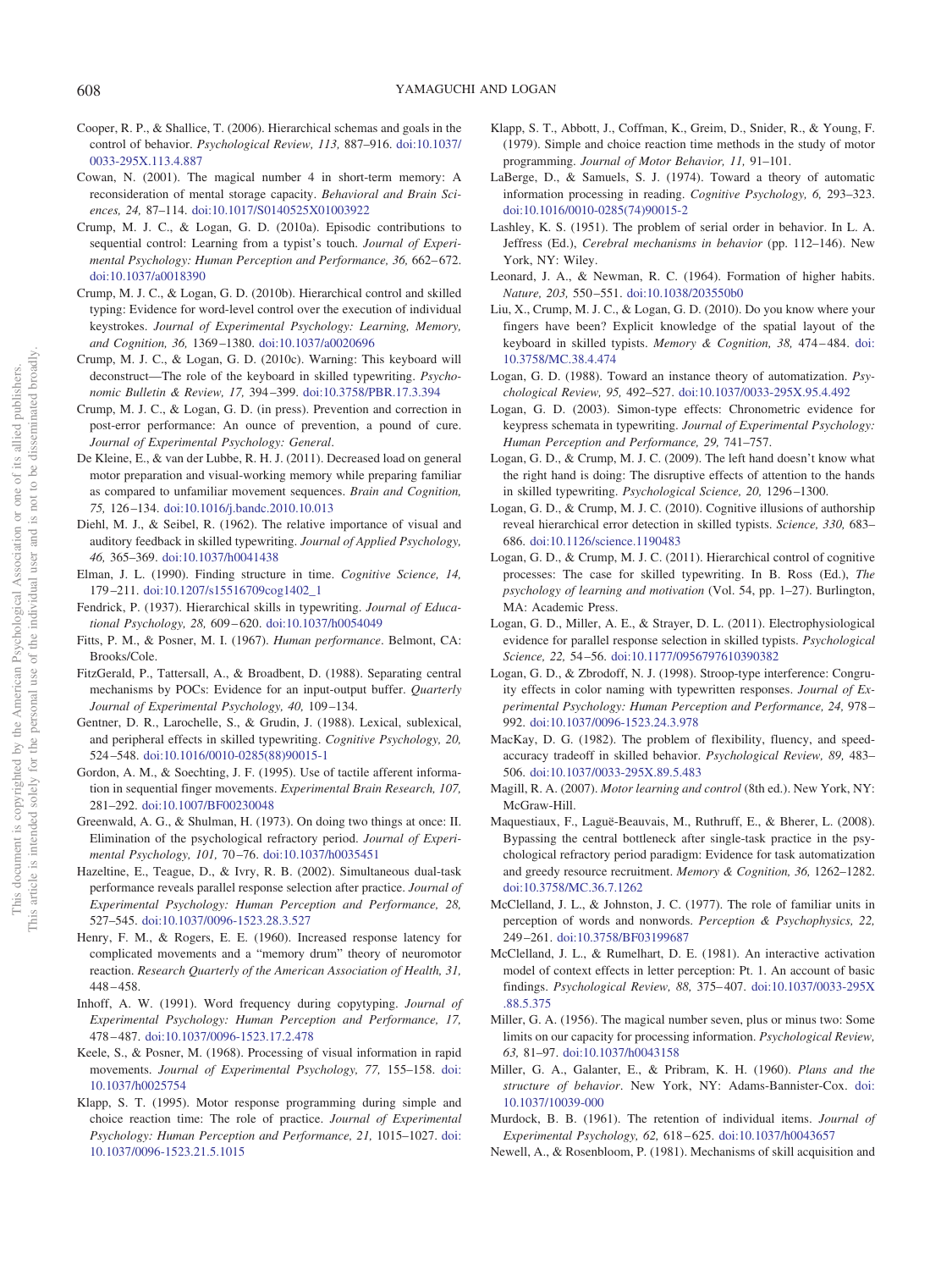the law of practice. In J. R. Anderson (Ed.), *Cognitive skills and their acquisition* (pp. 1–55). Hillsdale, NJ: Erlbaum.

- <span id="page-17-28"></span>Pashler, H. (1998). *The psychology of attention*. Cambridge, MA: MIT Press.
- <span id="page-17-10"></span>Pew, R. W. (1974). Human perceptual-motor performance. In B. H. Kantowitz (Ed.), *Human information processing: Tutorials in performance and cognition* (pp. 1–39). Hillsdale, NJ: Erlbaum.
- <span id="page-17-17"></span>Reicher, G. M. (1969). Perceptual recognition as a function of frequent and infrequent words. *Journal of Experimental Psychology, 81,* 275–280. [doi:10.1037/h0027768](http://dx.doi.org/10.1037/h0027768)
- <span id="page-17-0"></span>Rhodes, B. J., Bullock, D., Verwey, W. B., Averbeck, B. B., & Page, M. P. A. (2004). Learning and production of movement sequences: Behavioral, neurophysiological, and modeling perspectives. *Human Movement Science, 23,* 699 –746. [doi:10.1016/j.humov.2004.10.008](http://dx.doi.org/10.1016/j.humov.2004.10.008)
- <span id="page-17-7"></span>Rumelhart, D. E., & Norman, D. A. (1982). Simulating a skilled typist: A study of skilled cognitive-motor performance. *Cognitive Science, 6,* 1–36. [doi:10.1207/s15516709cog0601\\_1](http://dx.doi.org/10.1207/s15516709cog0601_1)
- <span id="page-17-18"></span>Sakai, K., Kitaguchi, K., & Hikosaka, O. (2003). Chunking during human visuomotor sequence learning. *Experimental Brain Research, 152,* 229 – 242. [doi:10.1007/s00221-003-1548-8](http://dx.doi.org/10.1007/s00221-003-1548-8)
- <span id="page-17-20"></span>Salmoni, A. W., Schmidt, R. A., & Walter, C. B. (1984). Knowledge of results and motor learning: A review and critical appraisal. *Psychological Bulletin, 95,* 355–386. [doi:10.1037/0033-2909.95.3.355](http://dx.doi.org/10.1037/0033-2909.95.3.355)
- <span id="page-17-6"></span>Salthouse, T. A. (1984). Effects of age and skill in typing. *Journal of Experimental Psychology: General, 113,* 345–371. [doi:10.1037/0096-](http://dx.doi.org/10.1037/0096-3445.113.3.345) [3445.113.3.345](http://dx.doi.org/10.1037/0096-3445.113.3.345)
- <span id="page-17-2"></span>Salthouse, T. A. (1986). Perceptual, cognitive, and motoric aspects of transcription typing. *Psychological Bulletin, 99,* 303–319. [doi:10.1037/](http://dx.doi.org/10.1037/0033-2909.99.3.303) [0033-2909.99.3.303](http://dx.doi.org/10.1037/0033-2909.99.3.303)
- <span id="page-17-19"></span>Schmidt, R. A., & Lee, T. D. (2005). *Motor control and learning* (4th ed.). Campaign, IL: Human Kinetics.
- <span id="page-17-29"></span>Schneider, W., & Shiffrin, R. M. (1977). Controlled and automatic human information processing: I. Detection, search, and attention. *Psychological Review, 84,* 1– 66. [doi:10.1037/0033-295X.84.1.1](http://dx.doi.org/10.1037/0033-295X.84.1.1)
- <span id="page-17-31"></span>Schumacher, E. H., Seymour, T. L., Glass, J. M., Kieras, D. E., & Meyer, D. E. (2001). Virtually perfect time sharing in dual-task performance: Uncorking the central attentional bottleneck. *Psychological Science, 12,* 101–108. [doi:10.1111/1467-9280.00318](http://dx.doi.org/10.1111/1467-9280.00318)
- <span id="page-17-13"></span>Shaffer, L. H. (1973). Latency mechanisms in transcription. In S. Kornblum (Ed.), *Attention and performance IV* (pp. 435–448). New York, NY: Academic Press.
- <span id="page-17-3"></span>Shaffer, L. H. (1975a). Control processes in typing. *Quarterly Journal of Experimental Psychology, 27,* 419 – 432. [doi:10.1080/](http://dx.doi.org/10.1080/14640747508400502) [14640747508400502](http://dx.doi.org/10.1080/14640747508400502)
- <span id="page-17-32"></span>Shaffer, L. H. (1975b). Multiple attention in continuous verbal tasks. In. P. M. A. Rabbitt & S. Dornic (Eds.), *Attention and performance V* (pp. 157–167). New York, NY: Academic Press.
- <span id="page-17-14"></span>Shaffer, L. H., & Hardwick, J. (1968). Typing performance as a function of text. *Quarterly Journal of Experimental Psychology, 20,* 360 –369. [doi:10.1080/14640746808400175](http://dx.doi.org/10.1080/14640746808400175)
- <span id="page-17-33"></span>Shaffer, L. H., & Hardwick, J. (1970). The basis of transcription skill. *Journal of Experimental Psychology, 84,* 424 – 440. [doi:10.1037/](http://dx.doi.org/10.1037/h0029287) [h0029287](http://dx.doi.org/10.1037/h0029287)
- <span id="page-17-27"></span>Smyth, M. M., & Pendleton, L. R. (1989). Working memory for movements. *Quarterly Journal of Experimental Psychology, 41,* 235–250.
- <span id="page-17-8"></span>Snyder, K. M., & Logan, G. D. (in press). Monitoring-induced disruption in skilled typewriting. *Journal of Experimental Psychology: Human Perception and Performance*.
- <span id="page-17-24"></span>Snyder, K. M., & Logan, G. D., & Yamaguchi, M. (2013). *Watch what you type: The role of visual feedback from the screen and hands in skilled typewriting*. Manuscript submitted for publication.
- <span id="page-17-21"></span>Sternberg, S. (1969). The discovery of processing stages: Extensions of Donders' method. *Acta Psychologica, 30,* 276 –315.
- <span id="page-17-22"></span>Sternberg, S., Monsell, S., Knoll, R. L., & Wright, C. E. (1978). The latency and duration of speech and typewriting. In G. E. Stelmach (Ed.), *Information processing in motor control and learning* (pp. 117–152). New York, NY: Academic Press.
- <span id="page-17-26"></span>Tattersall, A. J., & Broadbent, D. E. (1991). Output buffer storage and the modality of recall. *Quarterly Journal of Experimental Psychology, 43*A, 1–18.
- <span id="page-17-15"></span>Thomas, E. A. C., & Jones, R. G. (1970). A model for subjective grouping in typewriting. *Quarterly Journal of Experimental Psychology, 22,* 353– 367. [doi:10.1080/14640747008401907](http://dx.doi.org/10.1080/14640747008401907)
- <span id="page-17-5"></span>Vallacher, R. R., & Wegner, D. M. (1987). What do people think they're doing? Action identification and human behavior. *Psychological Review, 94,* 3–15. [doi:10.1037/0033-295X.94.1.3](http://dx.doi.org/10.1037/0033-295X.94.1.3)
- <span id="page-17-23"></span>van Mier, H., & Hulstijn, W. (1993). The effects of motor complexity and practice on initiation time in writing and drawing. *Acta Psychologica, 84,* 231–251. [doi:10.1016/0001-6918\(93\)90062-V](http://dx.doi.org/10.1016/0001-6918%2893%2990062-V)
- <span id="page-17-11"></span>Verwey, W. B. (1996). Buffer loading and chunking in sequential keypressing. *Journal of Experimental Psychology: Human Perception and Performance, 22,* 544 –562.
- <span id="page-17-12"></span>Verwey, W. B. (1999). Evidence for a multistage model of practice in a sequential movement task. *Journal of Experimental Psychology: Human Perception and Performance, 25,* 1693–1708. [doi:10.1037/0096-1523](http://dx.doi.org/10.1037/0096-1523.25.6.1693) [.25.6.1693](http://dx.doi.org/10.1037/0096-1523.25.6.1693)
- <span id="page-17-1"></span>Verwey, W. B. (2001). Concatenating familiar movement sequences: The Versatile cognitive processor. *Acta Psychologica, 106,* 69 –95. [doi:](http://dx.doi.org/10.1016/S0001-6918%2800%2900027-5) [10.1016/S0001-6918\(00\)00027-5](http://dx.doi.org/10.1016/S0001-6918%2800%2900027-5)
- <span id="page-17-35"></span>Verwey, W. B. (2003). Effect of sequence length on the execution of familiar keying sequences: Lasting segmentation and preparation? *Journal of Motor Behavior, 35,* 343–354. [doi:10.1080/00222890309603155](http://dx.doi.org/10.1080/00222890309603155)
- <span id="page-17-34"></span>Verwey, W. B., & Eikelboom, T. (2003). Evidence for lasting sequence segmentation in the discrete sequence-production task. *Journal of Motor Behavior, 35,* 171–181. [doi:10.1080/00222890309602131](http://dx.doi.org/10.1080/00222890309602131)
- <span id="page-17-30"></span>Welford, A. T. (1952). The "psychological refractory period" and the timing of high speed performance—A review and a theory. *British Journal of Psychology, 43,* 2–19.
- <span id="page-17-16"></span>West, L. J., & Sabban, Y. (1982). Hierarchy of stroking habits at the typewriting. *Journal of Applied Psychology, 67,* 370 –376. [doi:10.1037/](http://dx.doi.org/10.1037/0021-9010.67.3.370) [0021-9010.67.3.370](http://dx.doi.org/10.1037/0021-9010.67.3.370)
- <span id="page-17-25"></span>Wright, D. L., Black, C. B., Immink, M. A., Brueckner, S., & Magnuson, C. (2004). Long-term motor programming improvements occur via concatenation of movement sequences during random but not during blocked practice. *Journal of Motor Behavior, 36,* 39 –50. [doi:10.3200/](http://dx.doi.org/10.3200/JMBR.36.1.39-50) [JMBR.36.1.39-50](http://dx.doi.org/10.3200/JMBR.36.1.39-50)
- <span id="page-17-4"></span>Yamaguchi, M., Crump, M. J. C., & Logan, G. D. (2013). Speed-accuracy tradeoff in skilled typewriting: Decomposing the contributions of hierarchical control loops. *Journal of Experimental Psychology: Human Perception and Performance, 39,* 678 – 699. [doi:10.1037/a0030512](http://dx.doi.org/10.1037/a0030512)
- <span id="page-17-9"></span>Yamaguchi, M., Logan, G. D., & Li, V. (in press). Multiple bottlenecks in hierarchical control of action sequences: What does "response selection" select in skilled typewriting? *Journal of Experimental Psychology: Human Perception and Performance*.

(*Appendix follows*)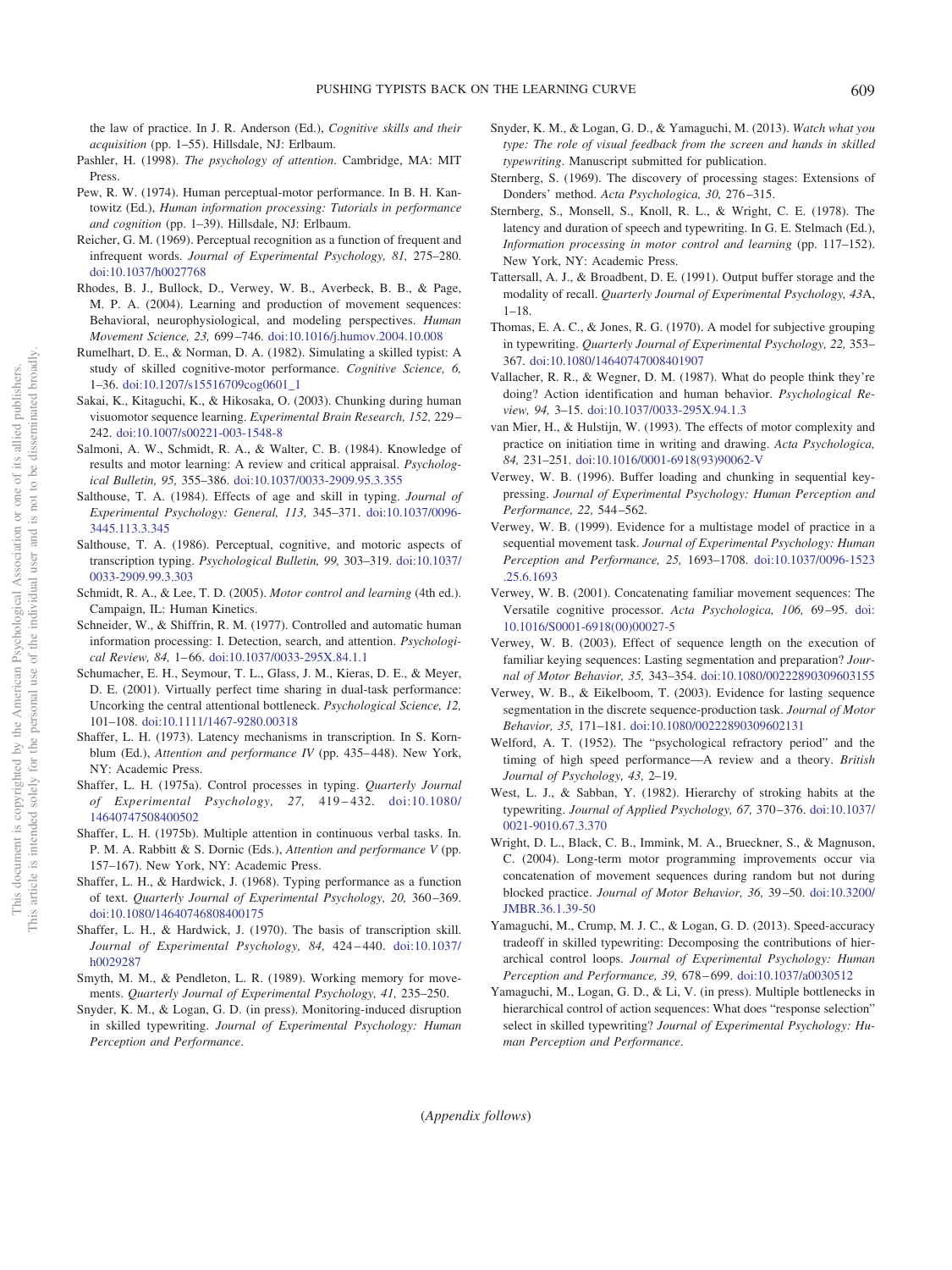### 610 YAMAGUCHI AND LOGAN

# <span id="page-18-0"></span>**Appendix A**

# **Word and Nonword Lists Used in the Present Study**

Table A1 *Word Stimuli Used in Experiments 1– 4*

| 3 Letters    |                            |                              |              |              |                          |                      |              |              |                            |
|--------------|----------------------------|------------------------------|--------------|--------------|--------------------------|----------------------|--------------|--------------|----------------------------|
| ACT          | <b>BED</b>                 | <b>CUP</b>                   | <b>FAN</b>   | <b>GYM</b>   | <b>JOG</b>               | <b>MUD</b>           | <b>PEW</b>   | <b>RYE</b>   | <b>TIN</b>                 |
| AGE          | <b>BEG</b>                 | <b>CUT</b>                   | FAR          | <b>HAM</b>   | <b>JOY</b>               | <b>MUG</b>           | PIE          | SAD          | TIP                        |
| AID          | <b>BET</b>                 | <b>DAD</b>                   | <b>FAT</b>   | <b>HAT</b>   | $\rm JUG$                | $\operatorname{NET}$ | PIG          | SAP          | <b>TOE</b>                 |
| AIM          | <b>BID</b>                 | <b>DAY</b>                   | <b>FEE</b>   | <b>HAY</b>   | <b>KEY</b>               | <b>NEW</b>           | PIN          | <b>SEA</b>   | <b>TON</b>                 |
| AIR          | <b>BIG</b>                 | DIE                          | <b>FEW</b>   | <b>HEN</b>   | <b>KID</b>               | <b>NOD</b>           | PIT          | <b>SEE</b>   | <b>TOP</b>                 |
| <b>ALE</b>   | <b>BIN</b>                 | DIM                          | <b>FIR</b>   | <b>HOG</b>   | LAP                      | <b>NOW</b>           | POT          | <b>SEX</b>   | <b>TOW</b>                 |
| <b>ANT</b>   | <b>BIT</b>                 | DIP                          | <b>FLY</b>   | <b>HOP</b>   | LAW                      | <b>NUN</b>           | <b>PUP</b>   | $\rm{SIN}$   | <b>TOY</b>                 |
| <b>APE</b>   | <b>BOW</b>                 | <b>DOG</b>                   | <b>FOE</b>   | <b>HOT</b>   | LAX                      | OAK                  | <b>PUT</b>   | <b>SIT</b>   | <b>TRY</b>                 |
| <b>ARC</b>   | <b>BOX</b>                 | DOT                          | FOG          | <b>HUE</b>   | LAY                      | <b>OAT</b>           | <b>RAP</b>   | SKI          | TWO                        |
| <b>ARK</b>   | <b>BOY</b>                 | <b>DRY</b>                   | <b>FOX</b>   | <b>HUT</b>   | <b>LED</b>               | <b>OFF</b>           | RAT          | <b>SKY</b>   | <b>URN</b>                 |
| <b>ARM</b>   | <b>BRA</b>                 | <b>DYE</b>                   | <b>FUN</b>   | ICE          | <b>LEG</b>               | OIL                  | <b>RAW</b>   | <b>SOB</b>   | <b>VAN</b>                 |
| <b>ART</b>   | <b>BUD</b>                 | EAR                          | <b>FUR</b>   | <b>INK</b>   | LIE                      | <b>OLD</b>           | <b>RAY</b>   | SON          | <b>VET</b>                 |
| <b>ASH</b>   | <b>BUY</b>                 | EAT                          | GAS          | <b>INN</b>   | LIP                      | <b>OUT</b>           | <b>RED</b>   |              | <b>VOW</b>                 |
|              |                            |                              |              |              |                          |                      |              | <b>SUE</b>   | <b>WAR</b>                 |
| <b>AXE</b>   | <b>CAN</b>                 | EEL                          | <b>GEM</b>   | <b>ION</b>   | <b>LOG</b>               | OWL                  | <b>RIB</b>   | <b>SUM</b>   |                            |
| <b>AYE</b>   | CAP                        | <b>EGG</b>                   | <b>GET</b>   | <b>IVY</b>   | <b>MAD</b>               | PAN                  | <b>RIM</b>   | <b>SUN</b>   | <b>WAX</b>                 |
| <b>BAD</b>   | CAR                        | EGO                          | <b>GIG</b>   | <b>JAM</b>   | <b>MAN</b>               | PAT                  | <b>ROB</b>   | <b>TAP</b>   | WAY                        |
| <b>BAG</b>   | CAT                        | <b>ELF</b>                   | <b>GIN</b>   | <b>JAR</b>   | <b>MAP</b>               | <b>PEA</b>           | <b>ROD</b>   | <b>TAR</b>   | <b>WEB</b>                 |
| <b>BAR</b>   | <b>COW</b>                 | <b>ELM</b>                   | GOD          | JAW          | <b>MAT</b>               | <b>PEG</b>           | <b>ROE</b>   | <b>TAX</b>   | <b>WET</b>                 |
| <b>BAT</b>   | <b>CRY</b>                 | <b>END</b>                   | <b>GUN</b>   | JET          | MAY                      | <b>PEN</b>           | <b>RUG</b>   | <b>TEA</b>   | <b>WIG</b>                 |
| <b>BAY</b>   | <b>CUE</b>                 | <b>EYE</b>                   | <b>GUY</b>   | <b>JOB</b>   | <b>MOP</b>               | PET                  | <b>RUM</b>   | TIE          | <b>WIN</b>                 |
|              |                            |                              |              |              | $4$ Letters <sup>a</sup> |                      |              |              |                            |
| <b>ABLE</b>  | CAMP                       | <b>DEAR</b>                  | <b>FILM</b>  | <b>HAZE</b>  | <b>LAMB</b>              | <b>ONCE</b>          | <b>SCUD</b>  | <b>TAKE</b>  | <b>USER</b>                |
| <b>AREA</b>  | <b>CANE</b>                | <b>DEEP</b>                  | <b>FISH</b>  | <b>HELD</b>  | LAST                     | <b>PART</b>          | <b>SEAT</b>  | <b>TALK</b>  | <b>VARY</b>                |
| AURA         | <b>CART</b>                | <b>DEFT</b>                  | <b>FIST</b>  | <b>HELP</b>  | <b>LESS</b>              | <b>PATH</b>          | <b>SECT</b>  | <b>TAME</b>  | <b>VEIN</b>                |
| <b>BABE</b>  | <b>CELL</b>                | <b>DISC</b>                  | <b>FOLD</b>  | <b>HERO</b>  | <b>LIVE</b>              | <b>PECK</b>          | <b>SEEK</b>  | <b>TAPE</b>  | <b>VINE</b>                |
| <b>BALD</b>  | <b>CHEF</b>                | <b>DISK</b>                  | <b>FOOL</b>  | <b>HIDE</b>  | <b>LOCK</b>              | <b>PICK</b>          | <b>SEND</b>  | <b>TAXI</b>  | <b>WAIT</b>                |
|              |                            |                              |              |              |                          |                      |              |              |                            |
| <b>BALL</b>  | <b>CHEW</b><br><b>CLAD</b> | <b>DOES</b>                  | <b>FOUL</b>  | <b>HILL</b>  | <b>LOOT</b>              | PILL                 | <b>SHOE</b>  | <b>THEM</b>  | <b>WARE</b><br><b>WEAR</b> |
| <b>BARE</b>  |                            | <b>DONE</b>                  | <b>FRAY</b>  | <b>HINT</b>  | <b>LUCK</b>              | <b>POEM</b>          | <b>SIZE</b>  | <b>THUD</b>  |                            |
| <b>BEAM</b>  | <b>CLAN</b>                | <b>DOOM</b>                  | <b>GAIN</b>  | <b>HOLD</b>  | <b>LULL</b>              | <b>POND</b>          | <b>SLID</b>  | <b>TIDE</b>  | <b>WERE</b>                |
| <b>BELT</b>  | <b>CLUE</b>                | <b>DRIP</b>                  | <b>GALE</b>  | <b>HOUR</b>  | <b>MEAT</b>              | <b>PREY</b>          | <b>SLIM</b>  | <b>TILT</b>  | <b>WHOM</b>                |
| <b>BITE</b>  | COIN                       | <b>DROP</b>                  | <b>GALL</b>  | <b>IRIS</b>  | <b>MEET</b>              | <b>PUNK</b>          | <b>SLIP</b>  | <b>TIRE</b>  | <b>WILD</b>                |
| <b>BOLD</b>  | COST                       | <b>DUCT</b>                  | <b>GASH</b>  | <b>IRON</b>  | <b>MERE</b>              | <b>PUTT</b>          | <b>SNOW</b>  | <b>TOIL</b>  | <b>WINE</b>                |
| <b>BOND</b>  | <b>COVE</b>                | <b>DUDE</b>                  | <b>GATE</b>  | JILL         | <b>MILE</b>              | <b>RACK</b>          | <b>SODA</b>  | <b>TONE</b>  | <b>WINK</b>                |
| <b>BRAN</b>  | <b>CREW</b>                | <b>DUKE</b>                  | <b>GLAD</b>  | <b>JUMP</b>  | <b>MOCK</b>              | <b>RAGE</b>          | <b>SOFA</b>  | <b>TOSS</b>  | <b>WIRE</b>                |
| <b>BREW</b>  | <b>CROW</b>                | <b>DUST</b>                  | <b>HAIL</b>  | <b>JURY</b>  | <b>MORE</b>              | <b>RATE</b>          | SOLD         | <b>TOWN</b>  | <b>WISH</b>                |
| <b>BULB</b>  | <b>CURE</b>                | <b>EACH</b>                  | <b>HAIR</b>  | <b>KEEP</b>  | <b>MUCK</b>              | <b>RIND</b>          | <b>SOME</b>  | <b>TRAP</b>  | <b>WOOD</b>                |
| <b>BULK</b>  | <b>DAME</b>                | <b>EARN</b>                  | <b>HALL</b>  | <b>KICK</b>  | <b>NEAR</b>              | <b>RISE</b>          | SOON         | <b>TRAY</b>  | <b>WORK</b>                |
| <b>BUNK</b>  | <b>DARK</b>                | <b>EPIC</b>                  | <b>HALO</b>  | <b>KNEE</b>  | <b>NICE</b>              | <b>RODE</b>          | SOOT         | <b>TREE</b>  | <b>WORN</b>                |
| <b>BURN</b>  | <b>DART</b>                | <b>FACE</b>                  | <b>HANG</b>  | <b>KNOB</b>  | <b>NINE</b>              | <b>ROOM</b>          | <b>STAR</b>  | <b>TRIM</b>  | WRAP                       |
| CAGE         | <b>DATE</b>                | <b>FEET</b>                  | <b>HARD</b>  | <b>KNOW</b>  | <b>OBEY</b>              | <b>SAID</b>          | <b>STAY</b>  | <b>TYPE</b>  | <b>WREN</b>                |
| <b>CAME</b>  | <b>DEAL</b>                | <b>FEUD</b>                  | <b>HAWK</b>  | <b>LACK</b>  | <b>OILY</b>              | <b>SAME</b>          | <b>SWAP</b>  | <b>UGLY</b>  | <b>YELL</b>                |
|              |                            |                              |              |              | 5 Letters                |                      |              |              |                            |
| AISLE        | <b>BOARD</b>               | <b>DONOR</b>                 | <b>FRAME</b> | <b>LITER</b> | <b>ORDER</b>             | <b>QUAKE</b>         | <b>SHOWN</b> | <b>STORE</b> | <b>UNION</b>               |
| <b>ALGAE</b> | <b>BRUTE</b>               | <b>DOUGH</b>                 | <b>FRESH</b> | <b>MERIT</b> | <b>ORGAN</b>             | <b>QUILT</b>         | <b>SIEGE</b> | <b>STRAW</b> | <b>UNITE</b>               |
| <b>ALIEN</b> | <b>BUILD</b>               | <b>DREAM</b>                 | <b>GAUDY</b> | <b>METAL</b> | <b>PAINT</b>             | <b>RABBI</b>         | <b>SINCE</b> | <b>STRUT</b> | <b>URBAN</b>               |
| <b>ALLEY</b> | <b>BUNCH</b>               | EASEL                        | <b>GEESE</b> | <b>MIMIC</b> | <b>PANIC</b>             | <b>RANCH</b>         | <b>SKATE</b> | <b>SWAMP</b> | <b>USUAL</b>               |
| <b>AMUSE</b> | <b>BUYER</b>               | <b>EAVES</b>                 | <b>GLORY</b> | <b>MINER</b> | <b>PAPER</b>             | <b>RAZOR</b>         | <b>SKULL</b> | <b>TALLY</b> | <b>VAULT</b>               |
| <b>ANGLE</b> | <b>CANAL</b>               | <b>ELBOW</b>                 | <b>GRATE</b> | <b>MONEY</b> | <b>PARTY</b>             | <b>RHYME</b>         | <b>SLEPT</b> | <b>TENSE</b> | <b>VENOM</b>               |
| <b>ANKLE</b> | CAROL                      |                              | <b>GRIEF</b> | <b>MOTOR</b> | <b>PEACH</b>             | <b>RIFLE</b>         | <b>SLICE</b> | <b>THING</b> | <b>WAIVE</b>               |
|              | CAUSE                      | <b>EQUAL</b><br><b>ESSAY</b> | <b>GUESS</b> |              |                          | <b>RIGHT</b>         | <b>SLIDE</b> | <b>THINK</b> | <b>WATCH</b>               |
| <b>ARGUE</b> | <b>CHAIR</b>               | <b>FABLE</b>                 | <b>GUEST</b> | <b>MOUSE</b> | PEDAL<br><b>PENNY</b>    | <b>ROUGH</b>         | <b>SLOPE</b> | <b>THREE</b> | <b>WATER</b>               |
| <b>ARMOR</b> |                            |                              |              | <b>MOUTH</b> |                          |                      |              |              |                            |
| <b>AUDIT</b> | <b>CHAOS</b>               | <b>FALSE</b>                 | <b>HAPPY</b> | <b>MUDDY</b> | <b>PHONE</b>             | <b>ROUND</b>         | <b>SMACK</b> | <b>THUMB</b> | WHEEL                      |
| <b>AWAIT</b> | <b>CLASP</b>               | <b>FAULT</b>                 | <b>HAVOC</b> | <b>NASTY</b> | <b>PLACE</b>             | <b>SANDY</b>         | <b>SMELL</b> | <b>TIGER</b> | <b>WHERE</b>               |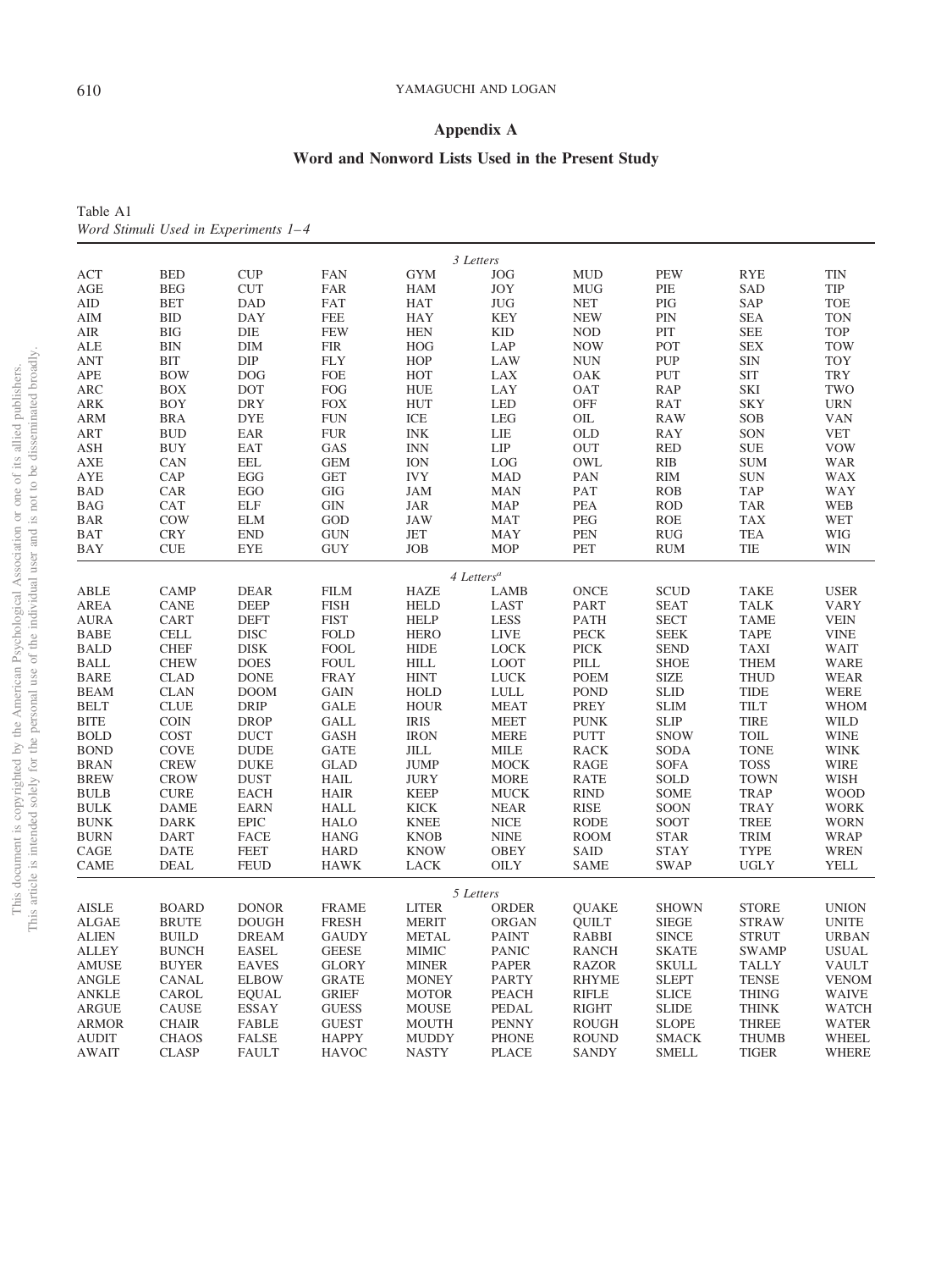### Table A1 (*continued*)

| <b>BASIC</b> | <b>CLEAN</b> | <b>FIGHT</b> | <b>HONEY</b> | <b>NERVE</b> | <b>PLANE</b> | <b>SAUCE</b> | <b>SPADE</b> | <b>TITLE</b> | <b>WHIFF</b> |
|--------------|--------------|--------------|--------------|--------------|--------------|--------------|--------------|--------------|--------------|
| <b>BASIN</b> | <b>CLOSE</b> | <b>FINAL</b> | <b>HORSE</b> | <b>NEVER</b> | PLANT        | <b>SCALE</b> | <b>SPEAK</b> | <b>TOUGH</b> | <b>WHITE</b> |
| <b>BATON</b> | <b>COAST</b> | <b>FIRST</b> | JUICE        | <b>NIGHT</b> | PLEAD        | <b>SCENE</b> | <b>SPICE</b> | <b>TRACE</b> | <b>WITCH</b> |
| <b>BEGAN</b> | <b>COLOR</b> | <b>FLAME</b> | <b>KNOWN</b> | <b>NOISY</b> | <b>POINT</b> | <b>SENSE</b> | <b>SPRAY</b> | <b>TRADE</b> | <b>WOMAN</b> |
| <b>BELOW</b> | <b>COMES</b> | FLOOD        | LAUGH        | NOVEL.       | <b>PORCH</b> | <b>SHEEP</b> | <b>STAIR</b> | <b>TRASH</b> | <b>WORSE</b> |
| BIBLE        | <b>CRANK</b> | <b>FLOOR</b> | <b>LEARN</b> | <b>NURSE</b> | <b>POWER</b> | <b>SHEER</b> | <b>STALK</b> | <b>TRIED</b> | <b>WORTH</b> |
| <b>BIRTH</b> | <b>DEATH</b> | <b>FLORA</b> | LEASE        | <b>OLDER</b> | <b>PRIME</b> | <b>SHELL</b> | <b>STEAK</b> | <b>TRUCK</b> | <b>WOULD</b> |
| <b>BISON</b> | <b>DECOY</b> | <b>FORCE</b> | <b>LEVER</b> | <b>ONION</b> | <b>PRIOR</b> | <b>SHIRT</b> | <b>STILL</b> | <b>TULIP</b> | <b>WOUND</b> |
| <b>BLUNT</b> | <b>DIRTY</b> | <b>FRAIL</b> | <b>LINKS</b> | <b>OPIUM</b> | <b>OUAIL</b> | <b>SHOCK</b> | <b>STING</b> | <b>TWIST</b> | YOUTH        |
|              |              |              |              |              |              |              |              |              |              |

<sup>a</sup> 4-letter words were not used in Experiments 2 and 4.

Table A2 *Nonword Stimuli Used in Experiments 1–3*

|                       |                              |                             |               | 3 Letters                   |                           |                                  |                             |                              |             |
|-----------------------|------------------------------|-----------------------------|---------------|-----------------------------|---------------------------|----------------------------------|-----------------------------|------------------------------|-------------|
| <b>ACR</b>            | <b>CEU</b>                   | <b>EEF</b>                  | GWI           | <b>MSU</b>                  | <b>NTI</b>                | PPU                              | <b>TAH</b>                  | <b>VTA</b>                   | YAB         |
| ADB                   | <b>CTU</b>                   | <b>EES</b>                  | <b>HRA</b>    | <b>MYA</b>                  | <b>NTO</b>                | <b>PRA</b>                       | TBI                         | <b>VYI</b>                   | YAE         |
| <b>AES</b>            | DAS                          | <b>EEY</b>                  | <b>HSA</b>    | <b>MYG</b>                  | $\ensuremath{\text{NUF}}$ | PTI                              | <b>TDO</b>                  | <b>WAJ</b>                   | <b>YDA</b>  |
| AET                   | DBI                          | EGB                         | <b>IAR</b>    | <b>NCA</b>                  | <b>NUS</b>                | <b>RBA</b>                       | TEJ                         | <b>WFE</b>                   | <b>YED</b>  |
| AGS                   | <b>DBU</b>                   | <b>EHU</b>                  | IET           | NDE                         | <b>NVA</b>                | <b>RBO</b>                       | <b>TEO</b>                  | <b>WLA</b>                   | <b>YEK</b>  |
| AMH                   | <b>DDA</b>                   | <b>FFO</b>                  | $\rm ILE$     | NGI                         | <b>NWI</b>                | <b>RDA</b>                       | $\operatorname{TEV}$        | <b>WLO</b>                   | YGU         |
| $\operatorname{ANF}$  | <b>DEO</b>                   | <b>GBA</b>                  | <b>IMA</b>    | <b>NGU</b>                  | OBJ                       | <b>REO</b>                       | <b>TFA</b>                  | <b>WNE</b>                   | <b>YHA</b>  |
| APL                   | <b>DFA</b>                   | GDO                         | <b>IMR</b>    | <b>NHE</b>                  | <b>ODG</b>                | <b>RFU</b>                       | <b>TGE</b>                  | <b>WNI</b>                   | <b>YJO</b>  |
| <b>APM</b>            | <b>DIK</b>                   | <b>GEA</b>                  | <b>JMA</b>    | $\ensuremath{\mathsf{NIB}}$ | <b>OEG</b>                | <b>RGU</b>                       | <b>THU</b>                  | <b>WOB</b>                   | <b>YLA</b>  |
| <b>APN</b>            | $\rm{DLE}$                   | $\ensuremath{\mathsf{GEP}}$ | <b>KAE</b>    | ${\rm NIO}$                 | ${\rm OFE}$               | $\mathbf{R}\mathbf{I}\mathbf{F}$ | TIS                         | <b>WOC</b>                   | YLF         |
| ARF                   | <b>DMA</b>                   | <b>GFO</b>                  | <b>KAR</b>    | NKI                         | OTH                       | <b>RJA</b>                       | <b>TMA</b>                  | <b>WOT</b>                   | YOB         |
| <b>ARH</b>            | <b>DMU</b>                   | GGE                         | <b>KIS</b>    | <b>NMA</b>                  | <b>OTP</b>                | <b>RMU</b>                       | $\ensuremath{\mathsf{TNE}}$ | <b>WOV</b>                   | YOT         |
| ${\rm ATB}$           | $\mathop{\rm DNO}$           | GGI                         | <b>KOA</b>    | <b>NNI</b>                  | <b>OWT</b>                | <b>RTA</b>                       | TPA                         | <b>WPE</b>                   | <b>YRA</b>  |
| <b>ATO</b>            | <b>DOL</b>                   | <b>GHO</b>                  | <b>KYS</b>    | <b>NNU</b>                  | <b>PCA</b>                | $\ensuremath{\mathsf{RTE}}$      | TPE                         | <b>WRA</b>                   | <b>YRC</b>  |
| ${\bf AXL}$           | ${\rm DRE}$                  | ${\rm GIP}$                 | LFE           | <b>NPE</b>                  | ${\mbox{PCU}}$            | <b>RWA</b>                       | TPI                         | <b>XAW</b>                   | <b>YRD</b>  |
| <b>BGI</b>            | <b>DRO</b>                   | <b>GJO</b>                  | <b>LIO</b>    | <b>NPI</b>                  | PDI                       | <b>RYA</b>                       | <b>TPO</b>                  | <b>XEA</b>                   | <b>YRE</b>  |
| ${\rm BIR}$           | EAO                          | GJU                         | <b>LME</b>    | <b>NRU</b>                  | PEI                       | <b>RYT</b>                       | TPU                         | <b>XOB</b>                   | YUB         |
| <b>BSO</b>            | EAP                          | <b>GLE</b>                  | LRE           | <b>NSI</b>                  | PHO                       | <b>SEU</b>                       | <b>TSV</b>                  | <b>XOF</b>                   | <b>YWA</b>  |
| <b>BTE</b>            | <b>EBW</b>                   | <b>GLO</b>                  | MDI           | <b>NSO</b>                  | PLI                       | <b>SRE</b>                       | TWE                         | <b>XSE</b>                   | <b>ZPS</b>  |
| CEI                   | <b>EDB</b>                   | <b>GMU</b>                  | MGE           | <b>NTA</b>                  | <b>PMO</b>                | <b>TAE</b>                       | <b>UTO</b>                  | <b>XTA</b>                   | <b>ZPT</b>  |
|                       |                              |                             |               | $4$ Letters <sup>a</sup>    |                           |                                  |                             |                              |             |
| <b>ABDL</b>           | <b>DERO</b>                  | FASO                        | <b>KDIS</b>   | <b>LIOT</b>                 | <b>MTHE</b>               | <b>NWEI</b>                      | <b>RHAI</b>                 | <b>STEA</b>                  | <b>TSRA</b> |
| $\operatorname{ACTR}$ | $\operatorname{DFUE}$        | ${\rm FECA}$                | <b>KLTA</b>   | LJLI                        | <b>NAEC</b>               | <b>NWSO</b>                      | <b>RIWE</b>                 | <b>STOS</b>                  | <b>UDED</b> |
| <b>AEAR</b>           | <b>DHEI</b>                  | <b>FHEC</b>                 | <b>KLUC</b>   | <b>LKBU</b>                 | $\operatorname{NBAR}$     | <b>OMOR</b>                      | <b>RMIT</b>                 | <b>TAED</b>                  | <b>UTCD</b> |
| <b>ASME</b>           | <b>DHRA</b>                  | <b>FHSI</b>                 | <b>KNIW</b>   | <b>LLBA</b>                 | <b>NBKU</b>               | <b>PDIR</b>                      | <b>RNBU</b>                 | <b>TAEP</b>                  | <b>VOEC</b> |
| <b>BAML</b>           | $\rm{DILW}$                  | <b>FLOO</b>                 | <b>KPEC</b>   | <b>LLGA</b>                 | <b>NCOE</b>               | PEHL                             | <b>RNEW</b>                 | <b>TAPR</b>                  | WATI        |
| <b>BBAE</b>           | <b>DKEU</b>                  | <b>GELA</b>                 | <b>KSEE</b>   | <b>LLIH</b>                 | <b>NCOI</b>               | PJUM                             | <b>RODP</b>                 | <b>TARD</b>                  | <b>WBRE</b> |
| <b>BEIT</b>           | $\ensuremath{\mathsf{DLAC}}$ | <b>GERA</b>                 | <b>KWOR</b>   | <b>LLLU</b>                 | <b>NDSE</b>               | $\ensuremath{\mathsf{PKEE}}$     | <b>ROWC</b>                 | $\operatorname{TDSU}$        | <b>WHEC</b> |
| <b>BEOY</b>           | <b>DLSI</b>                  | <b>GNIA</b>                 | LADE          | <b>LLYE</b>                 | <b>NEIV</b>               | PLIL                             | <b>RPWA</b>                 | <b>TEAG</b>                  | <b>WNOK</b> |
| <b>BKON</b>           | <b>DMEA</b>                  | <b>HESO</b>                 | ${\rm LADG}$  | <b>LNAC</b>                 | <b>NEKE</b>               | <b>PMAC</b>                      | <b>RSIE</b>                 | TELB                         | <b>WRAE</b> |
| <b>BLBU</b>           | <b>DMOO</b>                  | <b>HKWA</b>                 | LALH          | <b>LODF</b>                 | <b>NEVI</b>               | <b>PTAR</b>                      | <b>RTEE</b>                 | <b>TEMA</b>                  | <b>WSAP</b> |
| <b>CDSU</b>           | <b>DNEO</b>                  | <b>HLED</b>                 | LBAE          | <b>LPIS</b>                 | <b>NGHA</b>               | <b>RAEB</b>                      | <b>RUHO</b>                 | TFED                         | XAIT        |
| <b>CEHA</b>           | <b>DOLH</b>                  | <b>HLIA</b>                 | <b>LCEU</b>   | <b>LTTI</b>                 | $\rm NIEC$                | <b>RAUA</b>                      | <b>RWEE</b>                 | TFEE                         | YLOI        |
| <b>CGEA</b>           | <b>DONP</b>                  | <b>HPTA</b>                 | $_{\rm LCLE}$ | <b>LVEI</b>                 | <b>NITH</b>               | <b>RCEW</b>                      | SCDI                        | <b>TMEE</b>                  | YPET        |
| <b>CIKP</b>           | <b>DOWO</b>                  | <b>HSWI</b>                 | <b>LDOB</b>   | <b>LYUG</b>                 | <b>NNIE</b>               | <b>REAN</b>                      | <b>SERU</b>                 | <b>TOLO</b>                  | <b>YRAF</b> |
| <b>CIPE</b>           | <b>DPEE</b>                  | <b>HWMO</b>                 | <b>LDSO</b>   | <b>MCEA</b>                 | <b>NOET</b>               | <b>REAW</b>                      | <b>SHGA</b>                 | <b>TOOS</b>                  | YRUJ        |
| <b>COKL</b>           | <b>DRAK</b>                  | <b>IRNO</b>                 | LEIM          | <b>MCKU</b>                 | <b>NOWT</b>               | <b>RECU</b>                      | <b>SIIR</b>                 | TPUT                         | <b>YSTA</b> |
| <b>CRAK</b>           | <b>DSIA</b>                  | <b>KAET</b>                 | <b>LFMI</b>   | <b>MEBA</b>                 | <b>NRDI</b>               | <b>REEM</b>                      | $\operatorname{SITF}$       | <b>TREA</b>                  | <b>YTRA</b> |
| <b>DASO</b>           | <b>DTEI</b>                  | <b>KCIK</b>                 | <b>LFUO</b>   | <b>MPOE</b>                 | <b>NREA</b>               | <b>REHO</b>                      | <b>SLSE</b>                 | $\ensuremath{\mathsf{TSCE}}$ | <b>YVRA</b> |
| <b>DBNO</b>           | <b>DUTH</b>                  | <b>KCLA</b>                 | <b>LHOA</b>   | <b>MSEO</b>                 | <b>NROW</b>               | <b>RETI</b>                      | <b>SODE</b>                 | <b>TSLA</b>                  | <b>ZEAH</b> |
| <b>DERA</b>           | <b>ERMO</b>                  | <b>KCMO</b>                 | <b>LIMS</b>   | <b>MTAE</b>                 | <b>NUKP</b>               | <b>REYP</b>                      | SONO                        | <b>TSOC</b>                  | <b>ZIES</b> |

(*Appendix continues*)